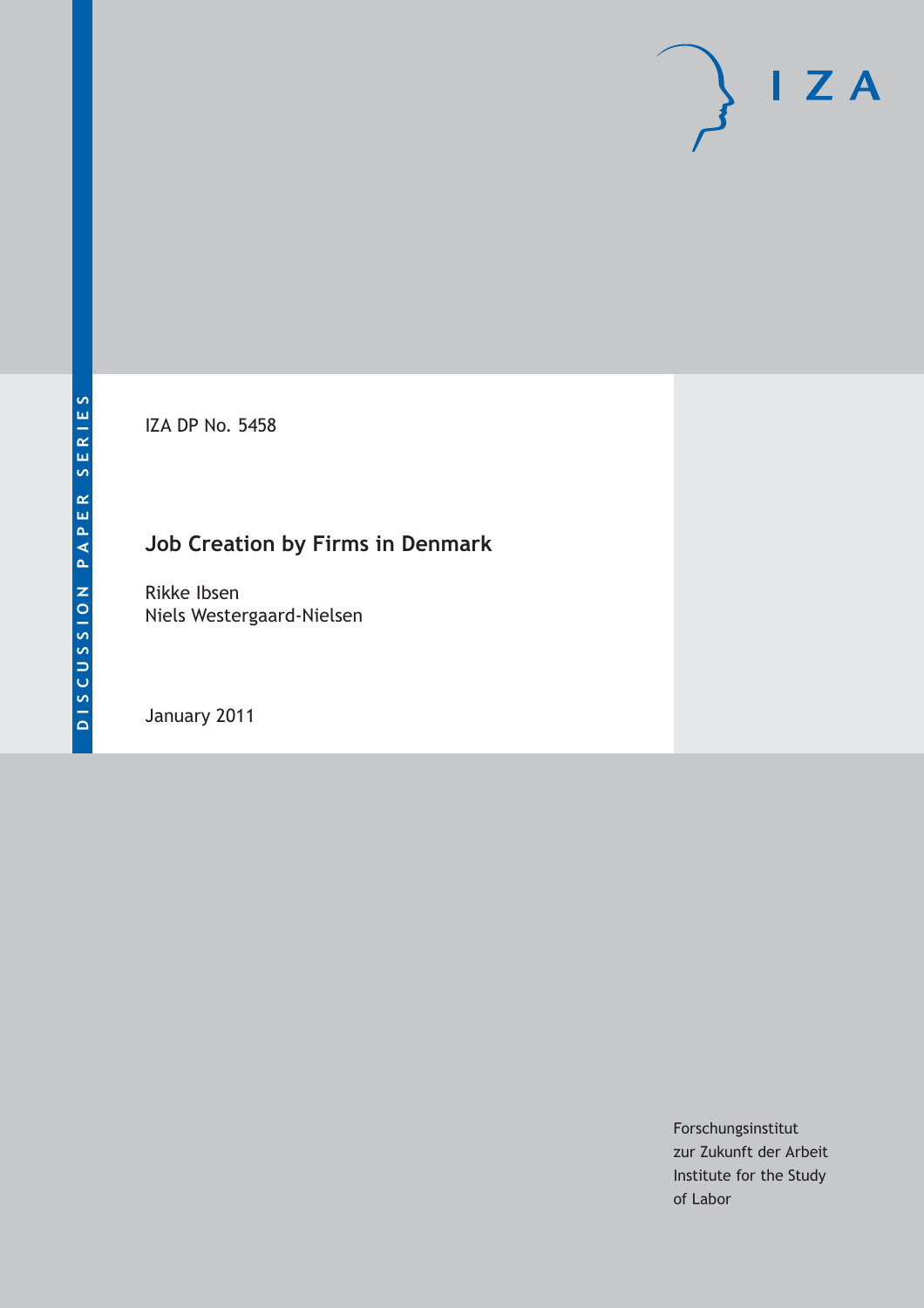# **Job Creation by Firms in Denmark**

# **Rikke Ibsen**

*Itracks and CCP, Aarhus School of Business* 

# **Niels Westergaard-Nielsen**

*CCP, Aarhus School of Business, Aarhus University and IZA* 

Discussion Paper No. 5458 January 2011

IZA

P.O. Box 7240 53072 Bonn Germany

Phone: +49-228-3894-0 Fax: +49-228-3894-180 E-mail: iza@iza.org

Any opinions expressed here are those of the author(s) and not those of IZA. Research published in this series may include views on policy, but the institute itself takes no institutional policy positions.

The Institute for the Study of Labor (IZA) in Bonn is a local and virtual international research center and a place of communication between science, politics and business. IZA is an independent nonprofit organization supported by Deutsche Post Foundation. The center is associated with the University of Bonn and offers a stimulating research environment through its international network, workshops and conferences, data service, project support, research visits and doctoral program. IZA engages in (i) original and internationally competitive research in all fields of labor economics, (ii) development of policy concepts, and (iii) dissemination of research results and concepts to the interested public.

IZA Discussion Papers often represent preliminary work and are circulated to encourage discussion. Citation of such a paper should account for its provisional character. A revised version may be available directly from the author.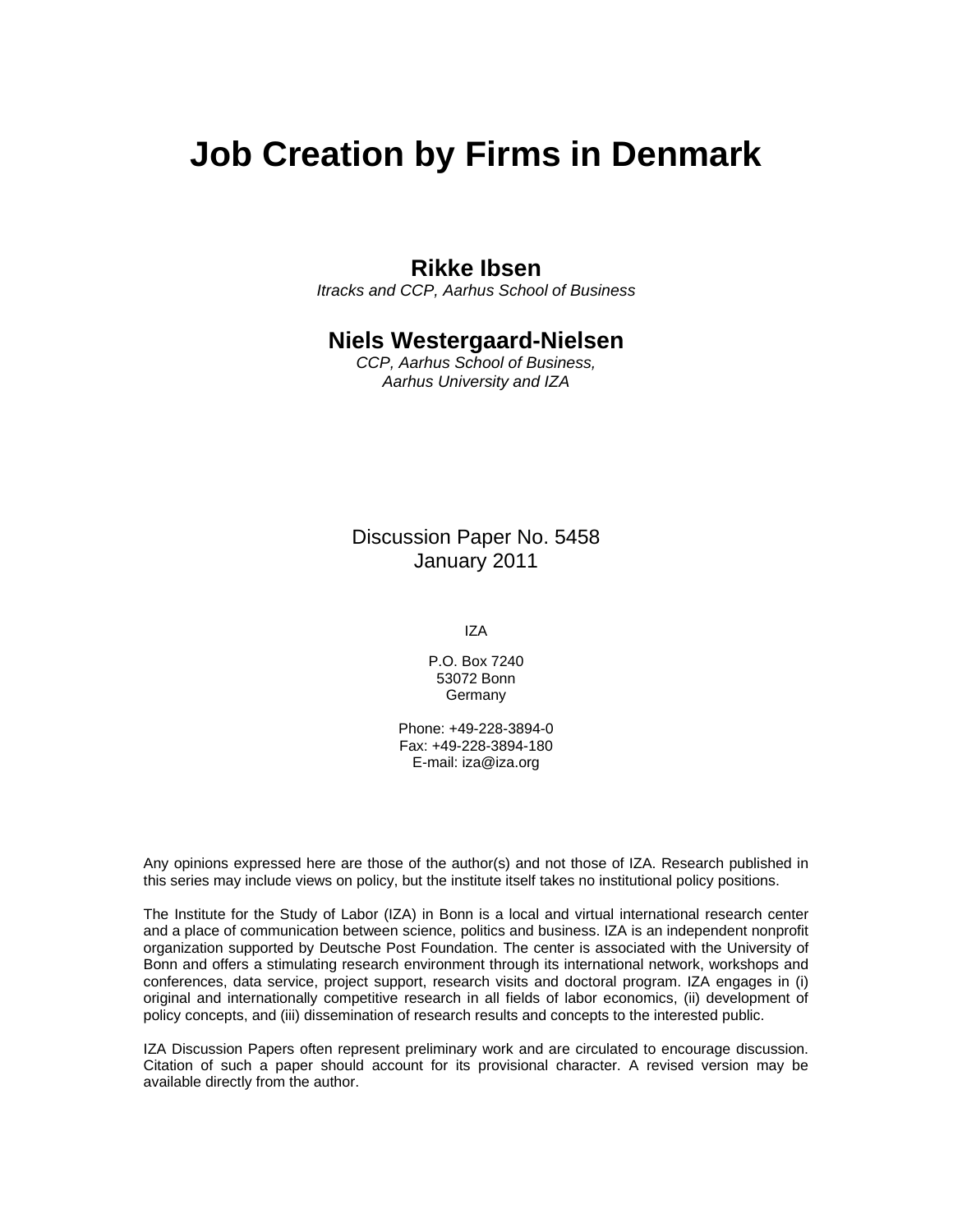IZA Discussion Paper No. 5458 January 2011

# **ABSTRACT**

# **Job Creation by Firms in Denmark\***

In this paper we will look at job creation and destruction in firms. We will answer the question if it is the large companies that create jobs, while the smaller companies are contributing much less. Or is it the young companies that create jobs? And who destroys the most jobs? In the crisis Denmark lost 186,000 jobs in the private sector. The question is where and how could these jobs be recreated. Are these issues specific to industries or are they universal? The data used is register data on workplaces and firms for the period 1980-2007. The base unit of data is the workplace. The company (firm) is the legal entity. A company can have many sites, and one of the ways companies can grow is by expanding with multiple sites. This can happen by mergers and acquisitions but can also happen by creating "daughter workplaces". It is therefore essential to look at workplaces and firms at the same time. A complication here is that firms switch ID over time because of change of ownership, mergers and divisions. Data must be corrected so that these administrative issues will not affect the survival of firms. The data are used in a way where we can cover firm birth and firm death, spin-offs and mergers. The analysis will make it possible to differentiate between net and gross creation of jobs because we can follow each single individual in and out of jobs. We have for Denmark found that size on its own does not have a big impact, but young firms are much more likely to contribute to a positive growth. For the U.S. it has been found that the growth in jobs comes from small businesses. A closer analysis though shows that the main factor here is the firm age. Thus, it is found that young firms net create the most jobs, but they are also responsible for the most job destructions.

JEL Classification: E24, L25, L26

Keywords: job creation, job destruction, firm age, firm size, education, employer-employee data

Corresponding author:

-

Niels Westergård-Nielsen Department of Economics Aarhus School of Business and Social Sciences Frichshuset Hermodsvej 22 DK 8230 Aabyhøj **Denmark** E-mail: nwn@asb.dk

<sup>\*</sup> Erhvervs- og Byggestyrelsen, Ministry of Economic Affairs has funded this study. Michael Ibsen has supported the data work. John Haltiwanger is thanked for comments at the Sandbjerg conference Fall 2010 and Dorte Høegh Koch is thanked for her comments on the latest version of the paper.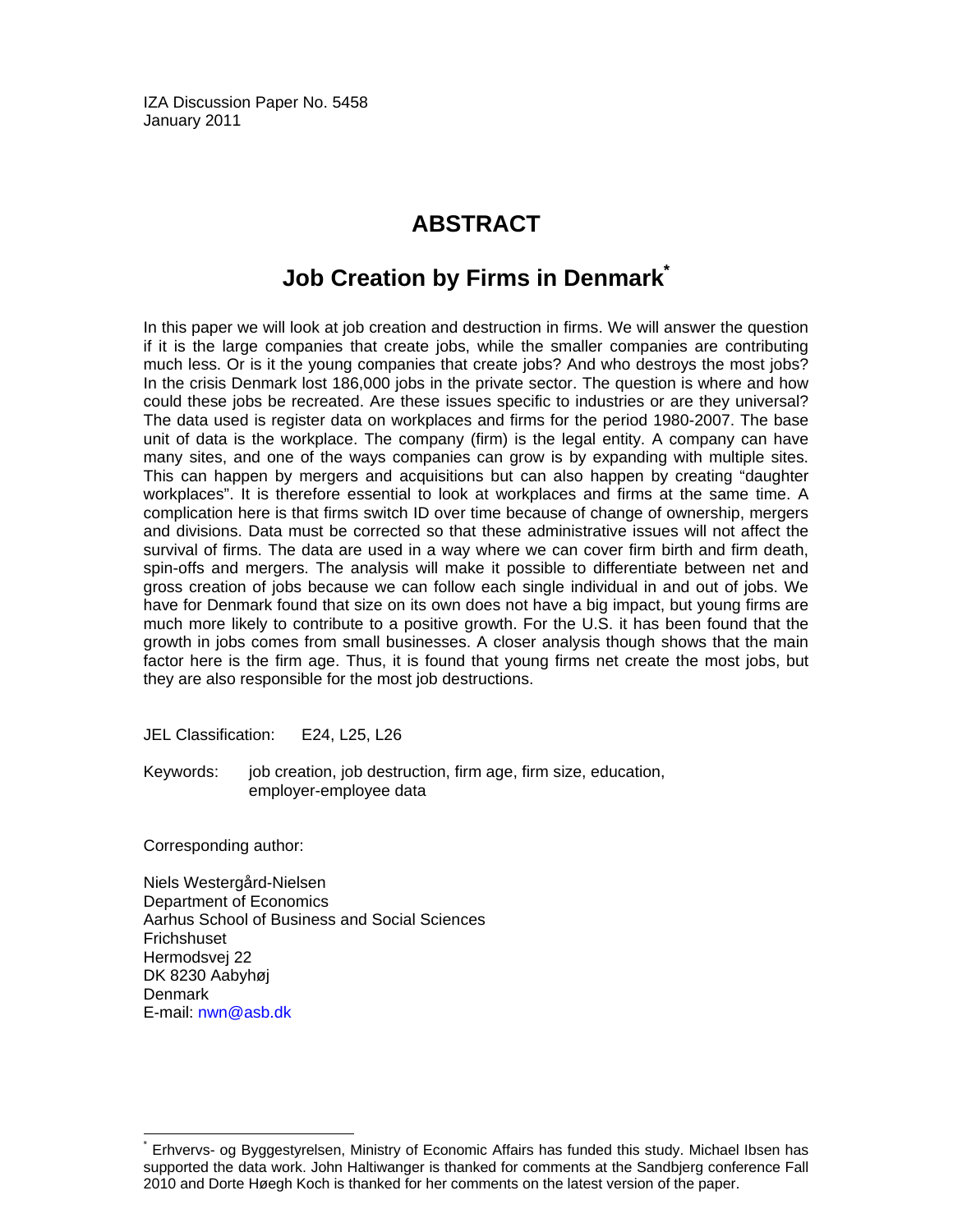## **Introduction**

Jobs are all the time being destroyed and created in an economy. In growth periods more jobs are created than destroyed so there will be a net growth in the number of jobs and unemployment will subsequently go down. In other periods creations are lower than destructions and net job growth becomes negative and unemployment goes up. This is part of a normal process of reallocating jobs to more efficient use of labour. This is a common finding in all the studies of job dynamics, see the seminal book by Davis, Haltiwanger and Schuh, 1996.

During the 2008-2009 period many jobs were destroyed in the private sector. Under normal circumstances other jobs would have been recreated, but due to the crisis, many jobs were not recreated. In 2009 the net result was that Denmark had lost 186.000 jobs in the private sector, Statistics Denmark, 2010. The short run question is of course where will they be recreated if anywhere at all?

The longer run question is to identify the mechanisms that lead to job creation and job destruction. Finding key factors may help our understanding on how to influence the process and help policy makers on how to create efficient policies.

In the last 10 to 15 years there has been a growing literature on job creation and destruction and the dynamics of this process. The number of studies has intensified with a growing production of data sets suitable for studying the dynamics of employment. More and more countries are now producing data that can be used for studying the simultaneous job creation and destruction, see Lazear and Shaw, 2008.

However, most of the data sets cannot be used directly because of problems of identifying the right units and consistency of identities over time. The common pattern is that data are collected for tax purposes or for statistical purposes. For direct tax purposes it suffices to have and to maintain a registration of firm birth and death. But if you also want to register employment and the earnings of the employee for tax purposes or unemployment benefit contributions as in the USA you may be more interested in doing so at each particular workplace. As a result many countries have a mixture of these two types of registration. The Nordic countries are no exception to this. Here data are collected at both firm and workplace level, but with an emphasis on workplace levelin the employment statistics and on the firm level in the economic statistics. In all cases it is a major task for researchers to reshape data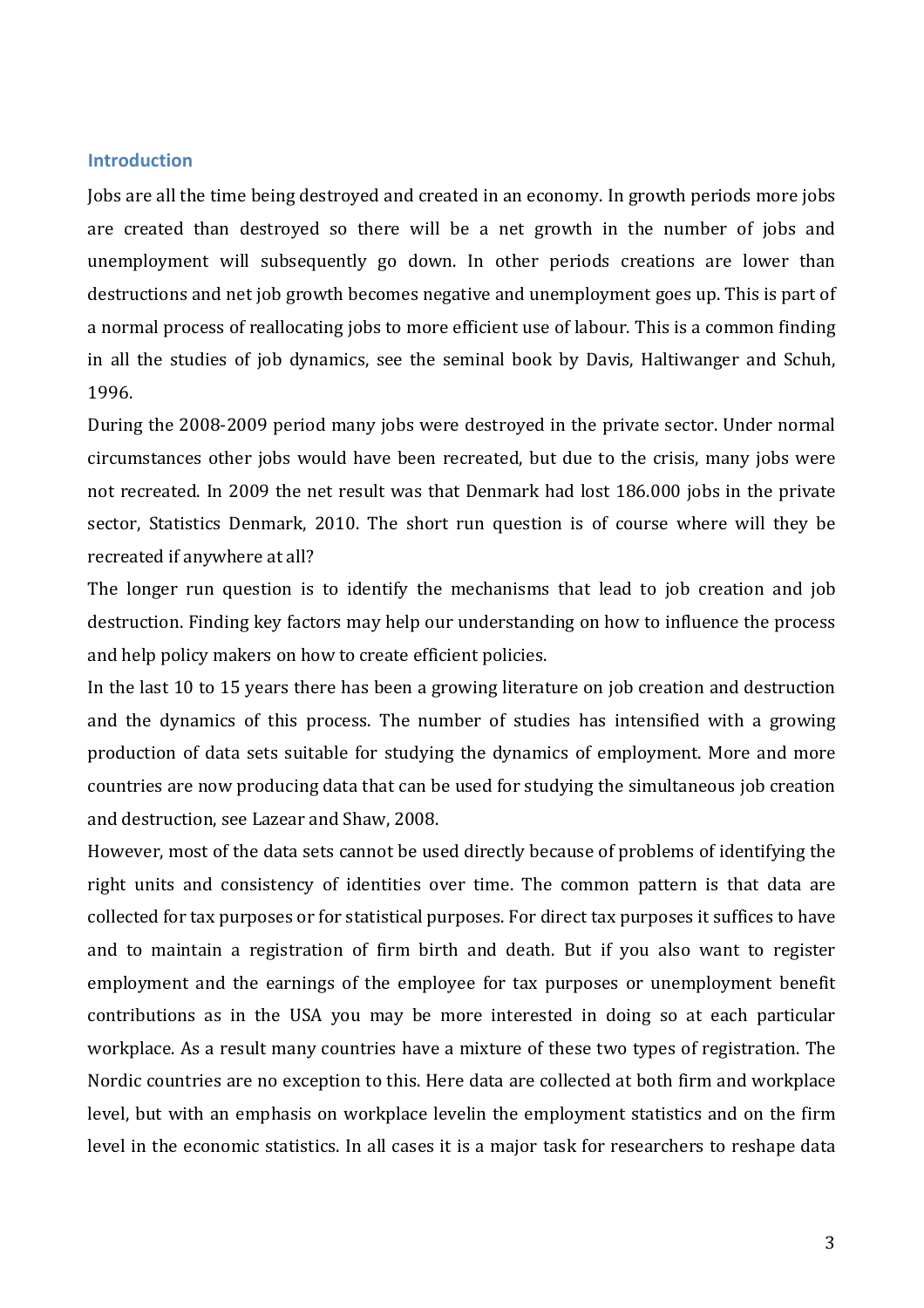into something that is coherent and consistent over time. This is also a problem in the USA where Haltiwanger and others have been doing a large effort to disentangle the problems, so data can be used in a coherent and analytical way. The most recent work in that direction is Haltiwanger, Jarmin and Miranda, 2010. Hethey and Schmieder, 2010 report a similar work for Germany.

Most studies of job growth have been investigating workplaces[2](#page-4-0) , and have found that job growth happens when workplaces are created or in the first years of their lifetime. Similarly, it is usually found that older workplaces net destroy jobs, (Eriksson, Li, Ibsen and Westergaard-Nielsen, 2006). The reason for the this is that when you start a workplace you usually design it for a certain number of employees. And older workplaces are similarly destroying jobs because the closure rate is higher for older workplaces and every time they make investments, it will be with new labour saving technology.

However, workplaces are not the unit that makes investment decisions, firms make these decisions. Though there are many cases (80 pct.) where firm and workplace is the same, there are also many cases where they are not. Therefore, it is necessary to construct firm level data in order to investigate where jobs are created and destroyed and which firms are responsible for the bulk of destruction and creation.

In this paper we will first construct data that allows us to define a firm ID in order to be able to follow firms over time from the otherwise much better defined workplace ID. With a proper identity of a firm over time we can start looking at their job creation and find determinants for job growth.

#### **Firm statistics**

Defining identity of firms over time is not as straight forward that one should think mainly because of the nature of the data. All who have worked with data on individuals are used to follow persons over time. This is straightforward because persons as a general rule do not change identity over time, or at least we don't observe that. Thus, we can follow a person from birth to death because the ID does not change. With firms it is different.

A firm gets an ID number when it is created first time. That ID number follows the firm but not as consistent as for persons. If something happens to the firm the number will change. The most common thing that could happen is that the firm changes ownership or type of

<span id="page-4-0"></span> <sup>2</sup> See Dunne, Roberts and Samuelson (1989).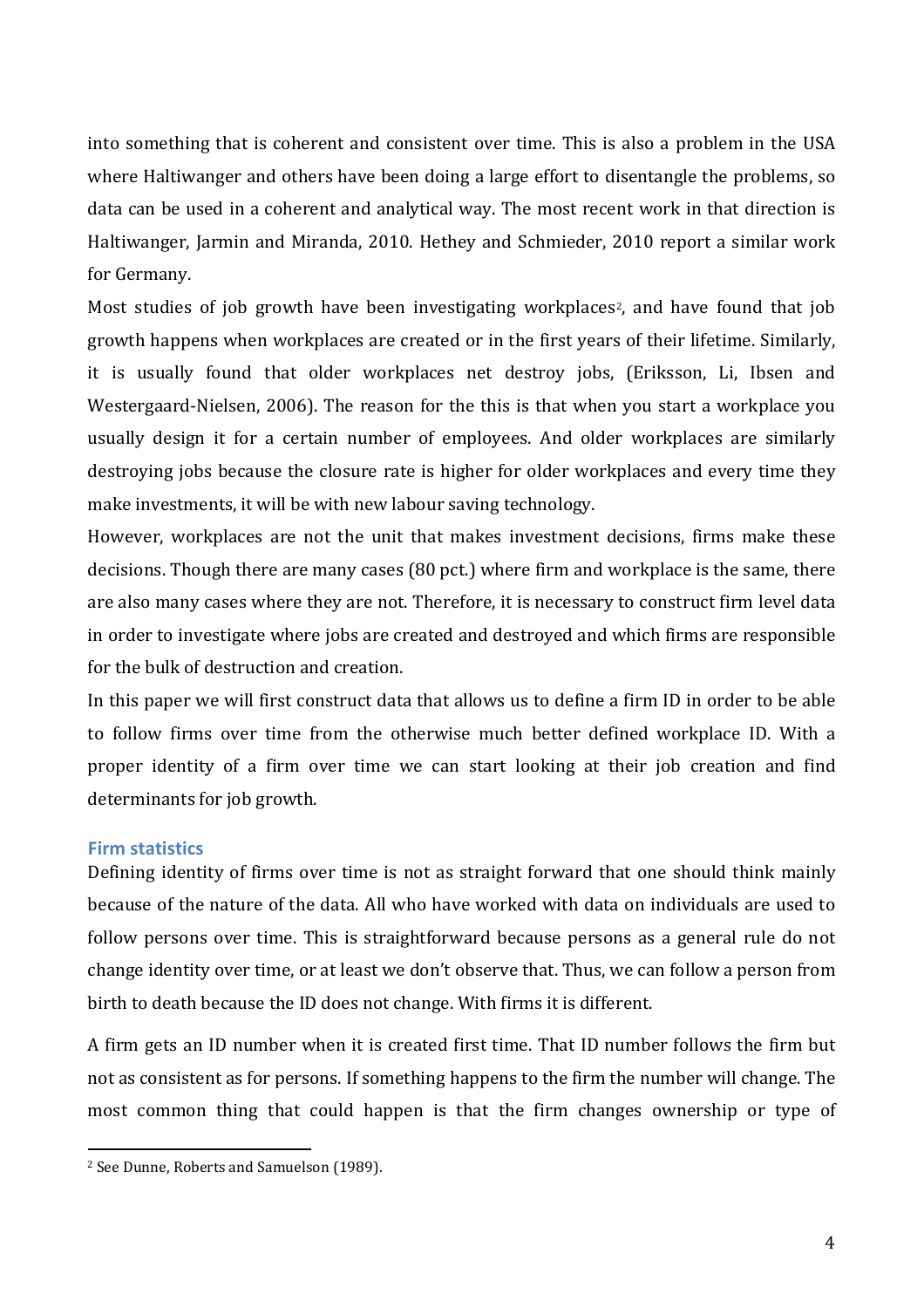ownership. This will most often give the firm a new ID number. So, if you correct nothing this would look like a net destruction of a firm (and of all the jobs) and the creation of a new together with all its jobs. Of course this administrative change has not created new jobs at all and should not be counted as gross growth. That means that we have to have a mechanism that can identify these changes.

Another possibility is that this firm spins off a new firm. If the old firm has 100 employees and spins off 10 of its employees to the new firm, this creates a new firm, but no one will say that this creates more jobs net. Similarly, if one firm buys another firm and if it simply takes over all the employees. If you use the data directly without corrections you will observe the acquisition as a job destruction in the acquired firm and a similar job creation in the acquiring firm. However, the two movements should net out, since no new jobs are created. But one firm has stopped and it has destroyed all the jobs, yet another has grown by acquiring the firm and its employees.

If it was not an acquisition but a merger, matters become more complicated. An example will demonstrate the difficulties. Firm A and B merge. A has 100 employees in time t-1 and B has 200. Afterwards in time t, the newly merged firm has 300 employees. You can't say that either A or B has ceased to exist, because both are still in business. Neither can you say that a new firm A+B has been created. One solution is to let both A and B have no growth but terminate them in t. A+B grows according to the average size between t-1 and t, which means that all growth between t-1 and t happens in A+B. In this case the size would be 300.

The physical sub unit of a firm is a workplace. Firms can own one or several workplaces. Growth can happen as a growth at the workplace level but can also happen as a spin off from existing workplaces. Often this type of growth is happening in for example discount food chains but also manufacturing companies are doing it. The buildings and the present structure within each store or plant prevent them from varying the number of employees at the workplace level. Instead they will have to grow by multiplication i.e. a new workplace.

Net growth is measured in two ways. First, as the growth from time t-1 to t divided with the base employment in t-1. This is called the base year method. Second, as the net growth in firms from time t-1 to t divided with the average of the size in t and t-1. This is done in order to avoid problems with the so called *regression to the mean fallacy*. The fallacy arises because firms that had a positive transitory chock in t-1 are less likely to have growth in the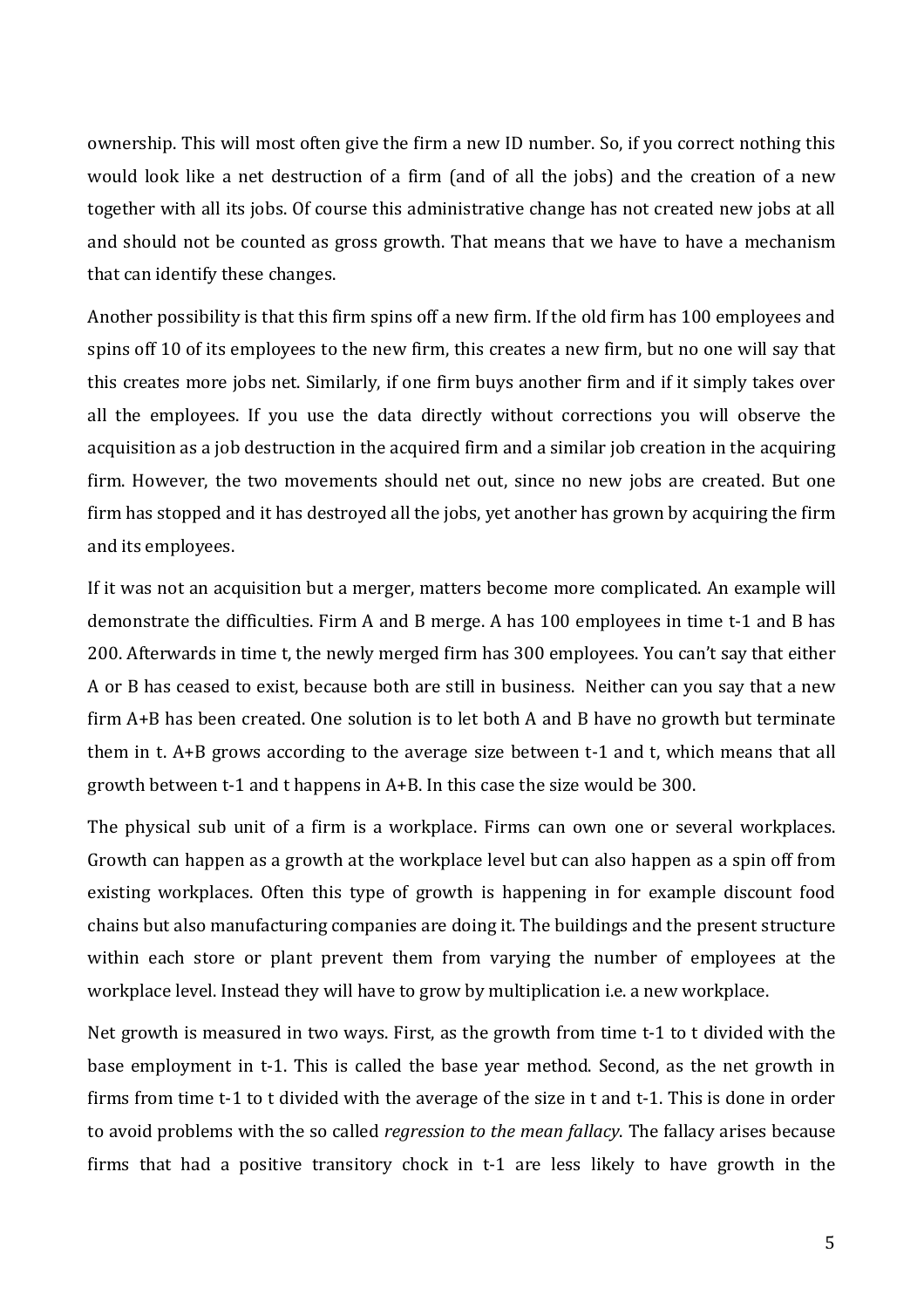subsequent period because they have already become large. And similarly, firms that have had a negative transitory chock in t-1 are more likely to be small in t-1 and to have a larger growth in the subsequent period. Thus, the association between size and growth will tend to be negative if the base year (t-1) is used. Similarly, using end year (t) would produce a positive bias.

Haltiwanger, Jarmin and Miranda, 2010, use what they call the "current year base" defined as the mean size between the two years. This measure serves as a compromise between either negative or positive bias.

Growth is calculated as percentages and is of course a problem because the first job created produces an enormous growth, i.e. the percentage growth from no employee to 1 employee is enormous. The convention created in the works of Haltiwanger (see Davies, Haltiwanger and Schuh, 1996) is that this growth is counted as 200%[3](#page-6-0) . The growth from 1 to 2 persons is just 100%. Similarly, if a firm goes from 2 to 1 employees, the destruction rate will only be 50% and from 1 to no employees the convention is -200%. Thus, there is a build-in bias in creation and destruction when there are many creations and destructions between 0 and 1 employee. It is obvious that the bias gradually disappears with increasing size. Using the current year concept moderates this build-in bias. The bias will of course be more important for small firms than for bigger. If there are more small firms in Denmark than the U.S. the bias (higher percentages) will be more pronounced for Denmark. See the appendix for the formulas used in this paper.

Below the firm ID there is a workplace registration as well. Many statistical agencies including Statistics Denmark register the workplace (establishment), which is the physical plant where people work. This registration is linked to a physical address. Firms on the other hand can have many establishments under them in the form of production sites or shops for example. Where the firm is the legal and economic entity that runs the firm and files the annual report and pays the tax, the establishment (workplace) is a subsidiary, which only is registered because it is the address where the employees actually work. So firms can have many workplaces but a workplace can only have one firm.

The following supplementary rules are applied to the data:

<span id="page-6-0"></span> $3$  Under the current year convention this is calculated as 1 divided by the average firm size between t=1 and t=2, which is 1/0.5=2 or 200%.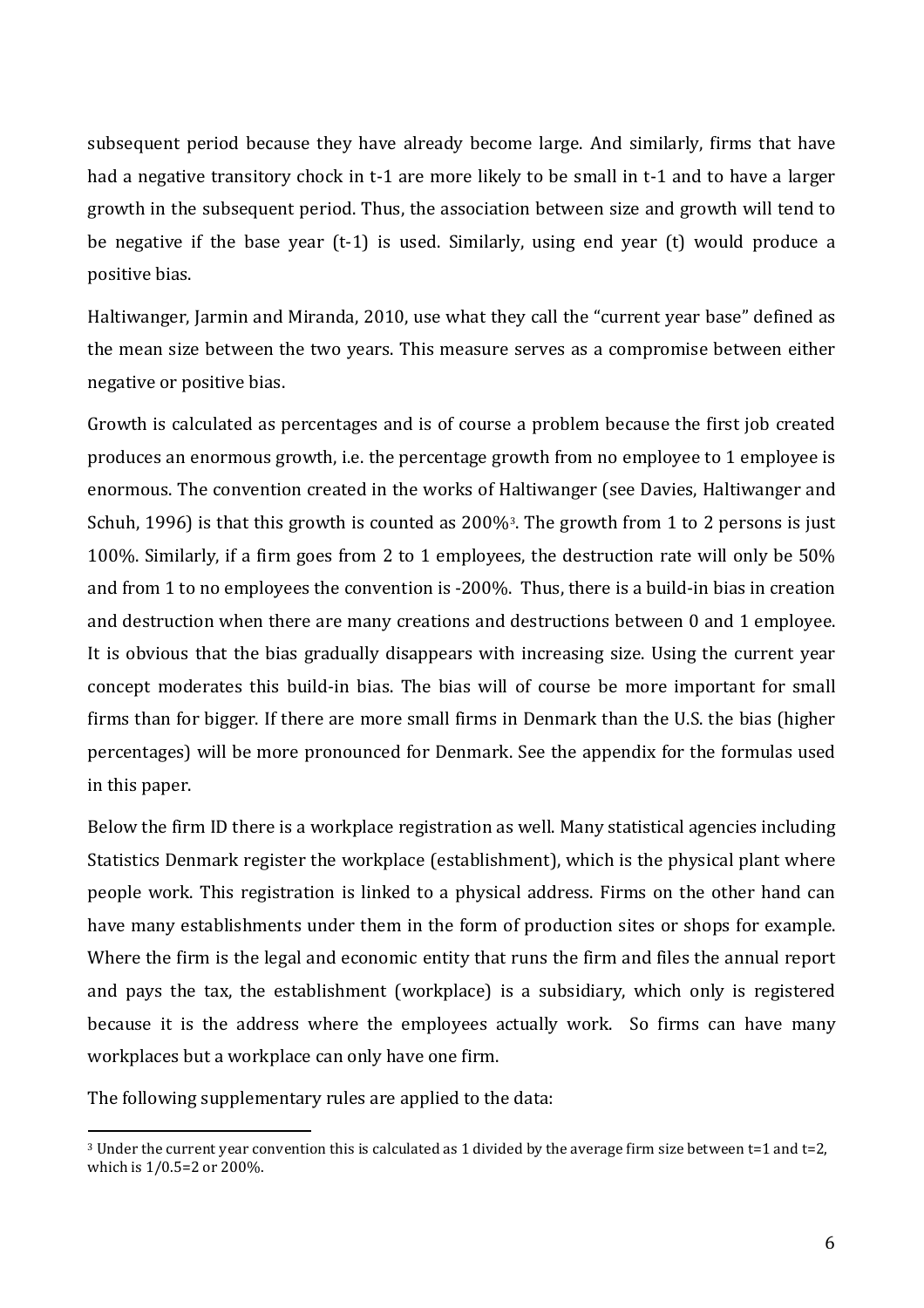Firm age: first time a firm enters or age of oldest establishment in firm. None of the workplaces have any connection to previous workplaces. Similarly, a firm death is when the last workplace of the firm stops.

An establishment is in the original dataset when it employs at least one half-man year. This means, that firms can exist with no employees in November in one or more years, and have November employees in other years. Since we remove students with a yearly income lower than  $\epsilon$ 6700 from the data, we will have more establishments with no employees than the original dataset. However, if anestablishment in the firm does not have any employees in the period, 1981-2007, the firm is deleted from the dataset. This is important, because a lot of firms never get further than this threshold.

We use ATP data<sup>[4](#page-7-0)</sup> on the individual contributions to the pension scheme. In 1980 there is a record for the accumulated sum of contributions from the present employer. From that we can calculate the individual starting year with that particular employer. Since ATP data goes back to 1964 we can in this way find the starting date of many firms. However, not all firms starting before 1980 can be found in the ATP-data so the result is an overrepresentation of firms born in 1980 and a bias in the number of young firms the closer we are to 1980.

After an age is given to the firm on entrance, the firm ages whether there are changes in ownership for the whole firm or not.

Spin-offs have the age of the mother firm, while the receiving firm maintains its age.





<span id="page-7-0"></span> <sup>4</sup> ATP is a mandatory pension savings scheme where the contribution is directly related to the number of hours worked and has a link to the employer registration number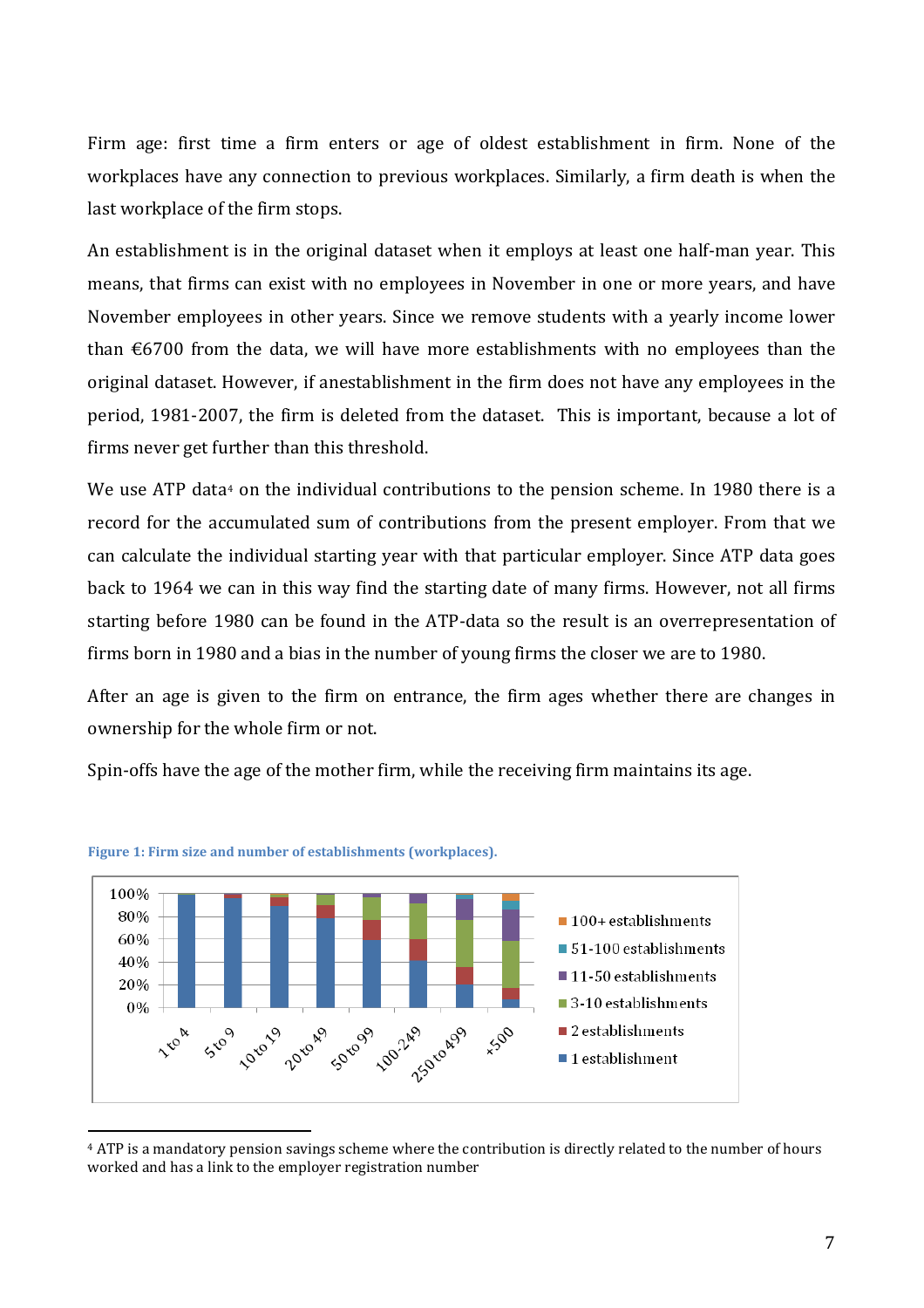Figure 1 shows the relationship between size and number of establishments after we have corrected the data as described above: The bigger the firm the more establishments belong to the firm. But the table also shows that 80% of what is considered to be a big firm in Denmark, i.e. firms with more than 250 employees has more than one establishment. That suggests clearly that acquiring/starting more workplacesis one of the ways a firm grows bigger. This is also why it would be wrong to investigate job growth based on workplaces.

Some of the firms are themselves part of an enterprise group. The enterprise group is unfortunately not yet identified in the Danish data. In the USA it is identified via a survey and used by Haltiwanger, Jarmin and Miranda. The effect of this difference is that the smaller Danish firms look even smaller than they should compared to the US and that less of the job growth will happen in bigger firms.

# **Net job creation and gross job creation.**

The proposed measure of net growth is of course very different from gross job creation. Where the net growth in the private sector in Denmark over a long period has been negative, the gross job creation has been positive.

The difference between using the workplace and the firm as the unit can be illustrated by our earlier results in Eriksson, Li, Ibsen and Westergård-Nielsen, 2006. Here we analyzed the job flows in Denmark 1990-2001 with a pure workplace concept without taking into account which firm made the decisions on creating jobs at which workplaces. That analysis showed that the main job creation seemingly happens in workplaces that are 2 years old or less. Similarly, it is found that the bulk of all net job creation happens in small and new workplaces. However, this does not take into account that some of these new workplaces may actually belong to a bigger firm or are spin-offs of larger existing firms.

This study will investigate which types of firms are responsible for the net job creation. This will get closer to where the economic decisions are taken. It is obvious that policy target changes, if the main or substantial part of all net job creation happens because of spin offs from old firms rather than from start-ups.

In the next section of the paper we will present various descriptive statistics that gives an impression of the data with a few comparisons to US data. Second, we will by estimation try to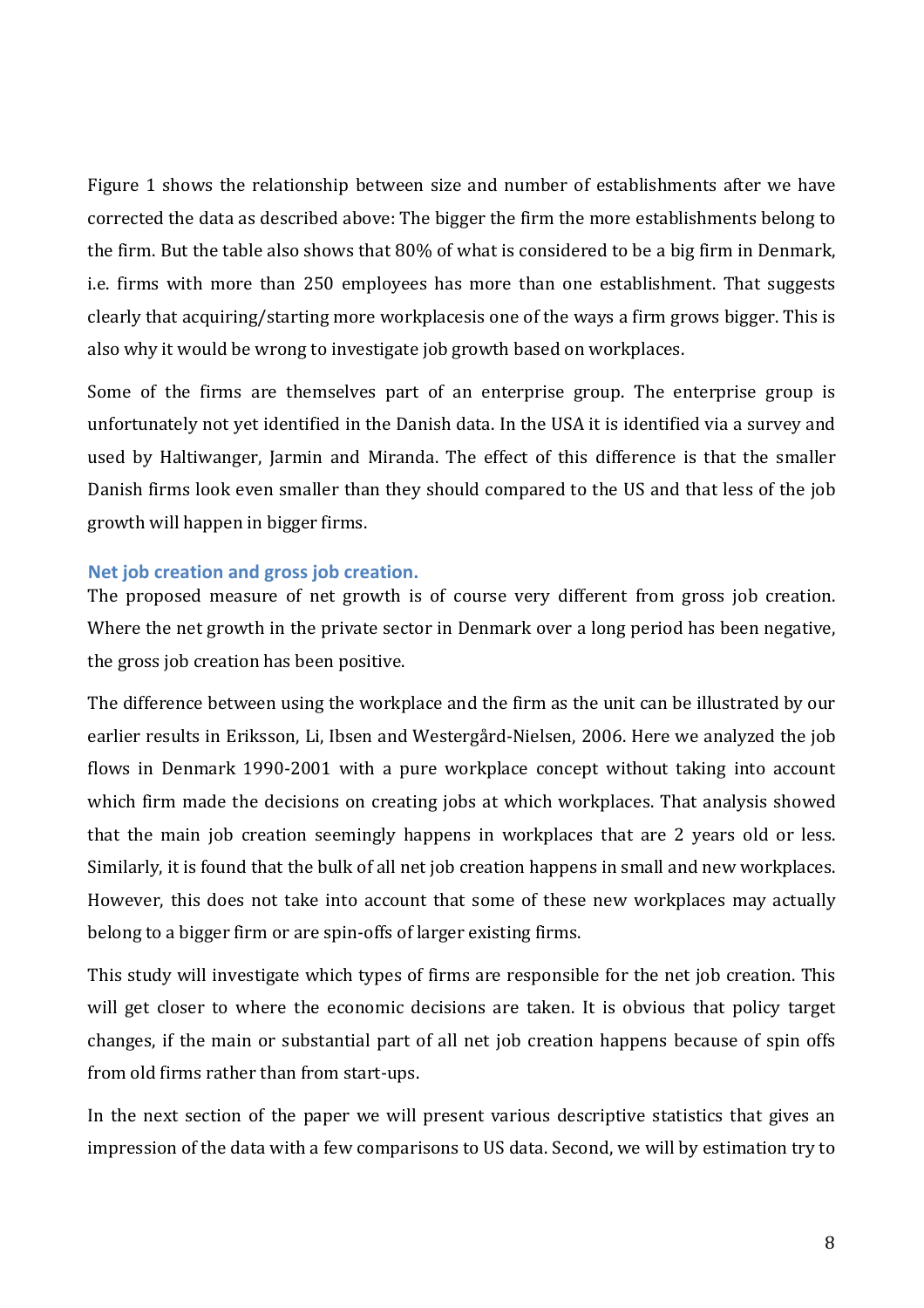disentangle the decisive factors for the job growth. Third, we will investigate the impact of human capital at the firm level, thus answering the question if firms with more human capital (HC) are creating or destroying more jobs than others.

## **Data**

First, we have analyzed the employment firm size distribution and used the base size concept. The most common firm size groups, which are not of equal size, are the smallest firms, where more than 20% are employed in firms with 1 to 10 employees. The similar figure for the US is 11% (Haltiwanger et al, 2010). The main difference to the US is, that US has many more large firms, so that +1000 firms employ about 44% of all where they only employ 11% in Denmark. Besides this level effect the patterns look alike. The higher fraction in large firms in the US is of course partly due to the missing enterprise group data for Denmark $\cdot$ .



**Figure 2: Employment Firm Size Distribution:Base Firm Size, Average 1980-2007** 

Second, we have in Figure 3 looked at the age distribution for the period 1981-2007 and for 1995-2007 as well.This shows that about 80% of all jobs are in firms older than 15 years and that only few are employed in younger firms with an increasing column height with age. The similar distribution for the US shows that about  $65\%$  are employed in older firms  $(15 \text{ years} +)$ and accordingly, relatively more are employed in newly created firms. The latter could be because spin-off firms in the US are classified as new where they in Denmark are given the age of the mother firm. The columns show that the firms have become older after 1995, but this may be due to the censoring of ages before 1980, so it is most likely that on average Danish firms are substantially older than US firms despite they are bigger.

<span id="page-9-0"></span> <sup>5</sup> In Danish "koncern"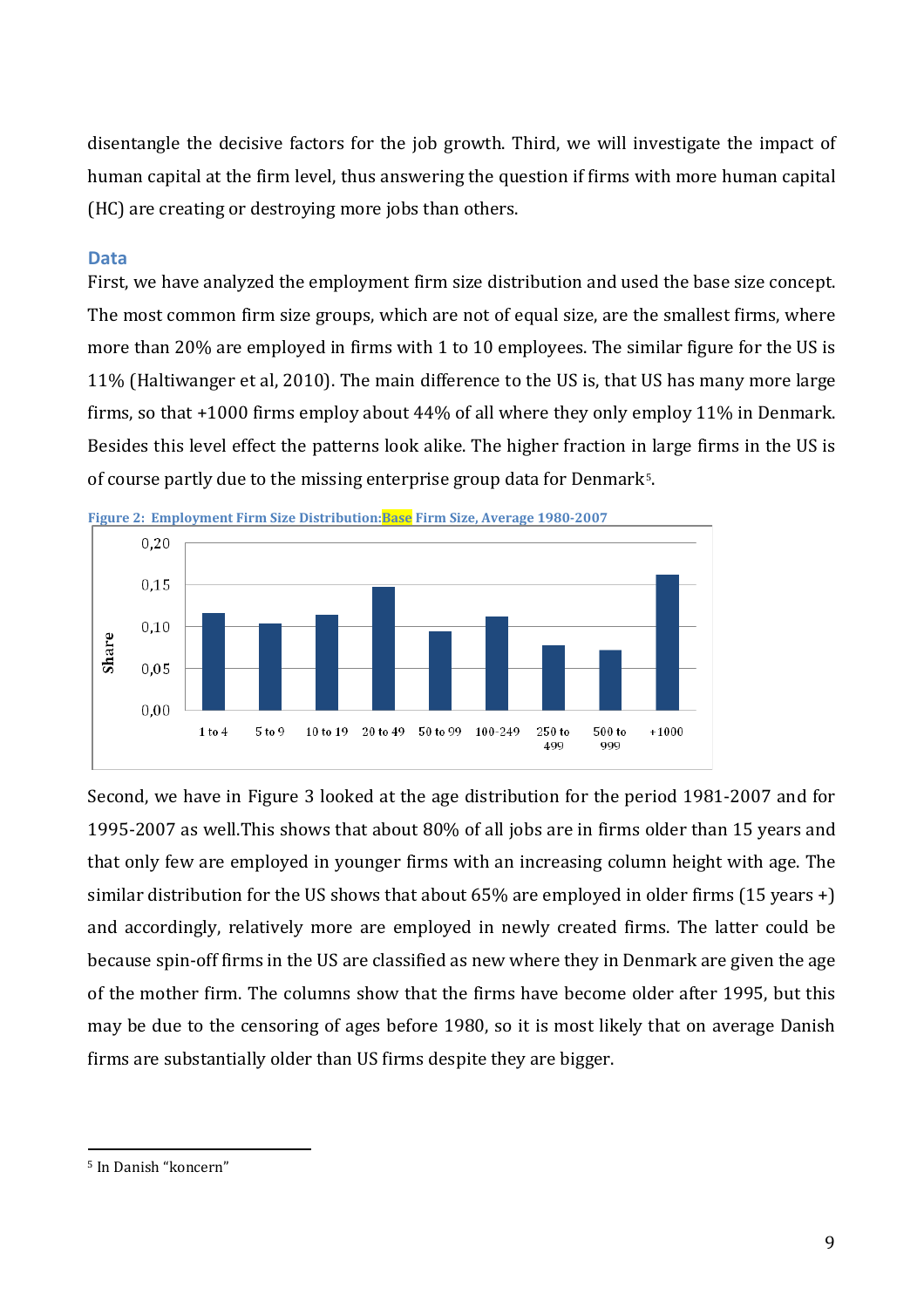

**Figure 3: Employment Firm Share: By Firm Age Class, Average 1981-2007 and Average 1995-2007**

Now, combining firm age and size gives a three-dimensional graph. Figure 4 shows that small young firms are responsible for a relatively larger employment than larger young firms. Nevertheless, Figure 4 indicates that older firms are responsible for most of the entire employment and among the older firms the larger firms have a high share.



**Figure 4: Average Annual Employment by Firm Age and Size, 1981-2007**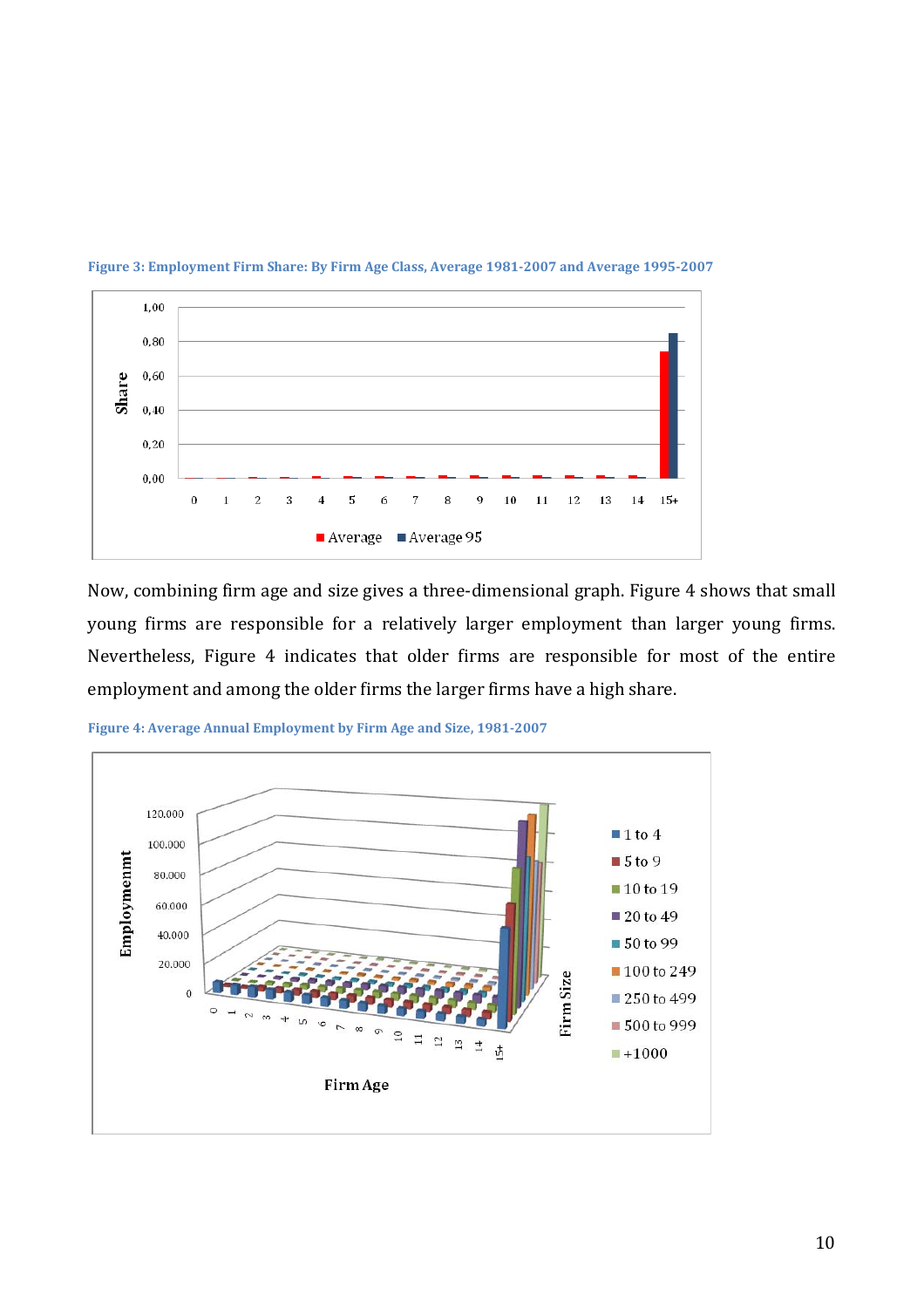If we make a cut through the starting firms (age=0) then we get the pattern in Figure 5. This histogram shows clearly that most of all start-ups happen as small firms in Denmark. This is similar in the U.S. according to Haltiwanger et al.



**Figure 5: Share of Startups within Firm Size Class Current Firm Size, Average 1981-2007**

Not unexpectedly, there seems to be a close link between start-ups and size. If we look at the average age for firms according to size we can see an age gradient in the sense that the average age goes up with firm size. However, it is at the same time remarkable that the average age of even the small firms is so high. That indicates that a number of small firms never get bigger. This could have something to do with the type and industry of these small firms.



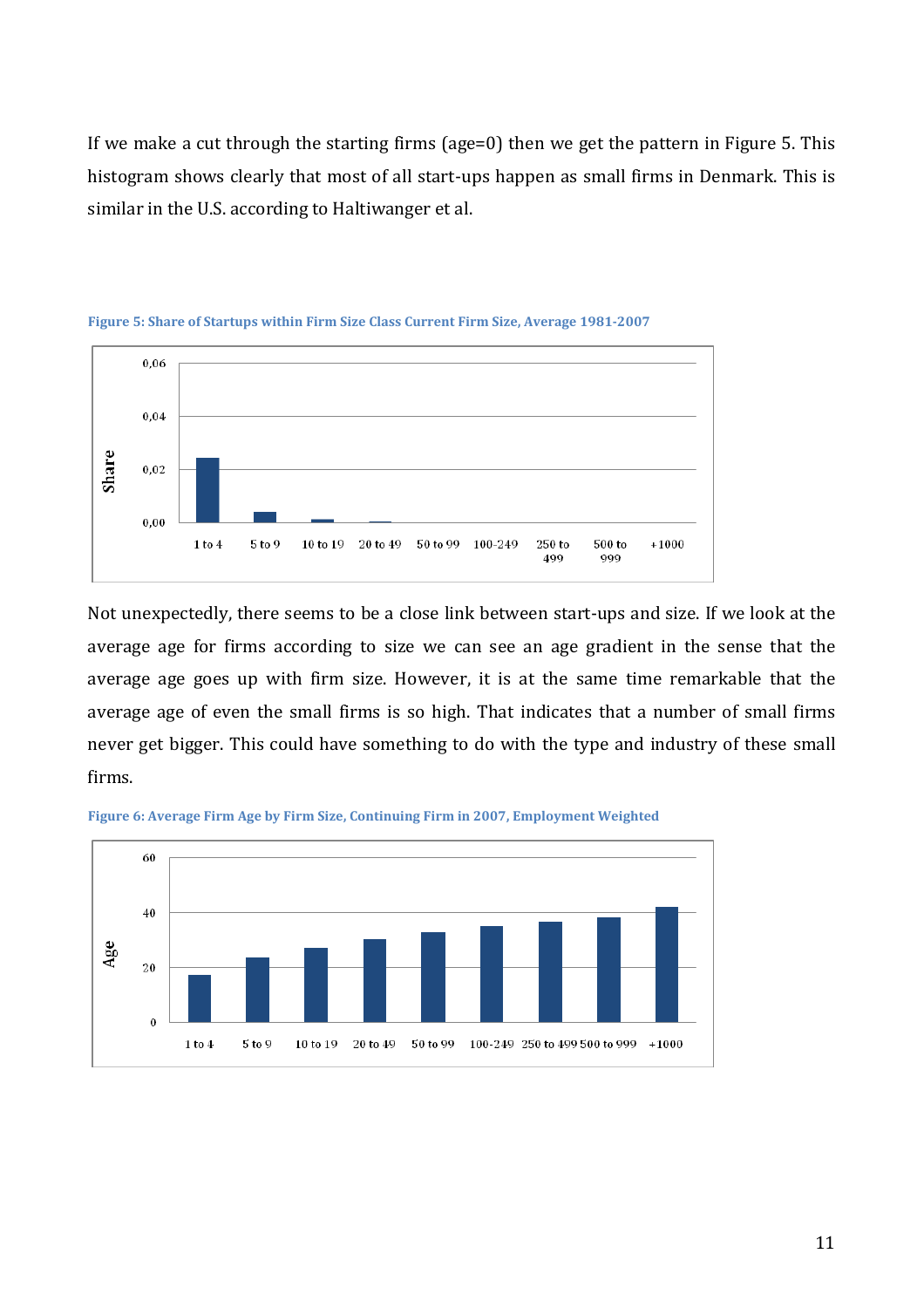#### **Composition of gross job development**

With the concepts developed we are able to describe under which circumstances jobs are created and destroyed through the business cycle[6](#page-12-0). Thus, Figure 7 describes the job creation of firms expanding (upsizing), job destruction of down sizing firms, job creation of new firms, and job destruction of closed firms. It is evident from the figure that upsizing and downsizing are highly dependent on business cycles. At the same time, it is found that jobs created due to new firms or closure of firms is rather constant over time and seems to be almost independent of business cycles.





# **Growth of firms**

We will now turn to the growth of employment and in particular ask the question which types of firms are responsible for the most of the job growth. Similar to Figure 7 above we can now construct Figure 8 on the growth of employment using the current size concept.

<span id="page-12-0"></span> <sup>6</sup>All job creation and destruction from merges and acquisitions are left out in the following since they will overstate creation and destruction, where in fact only the net creation from M&A should apply. When splitting creation and destruction up into size and age, it is not possible to include M&A as net creation and destruction in the year where it happens. 3.75% of the firms are mother firms that take over another firm, have a spin-off, merge with other firms or split up into several firms. 1.3% of the firms are on average spin-offs including firms, that spin off as a private firm from a public firm. 0.5 of the firms are taken over by another firm.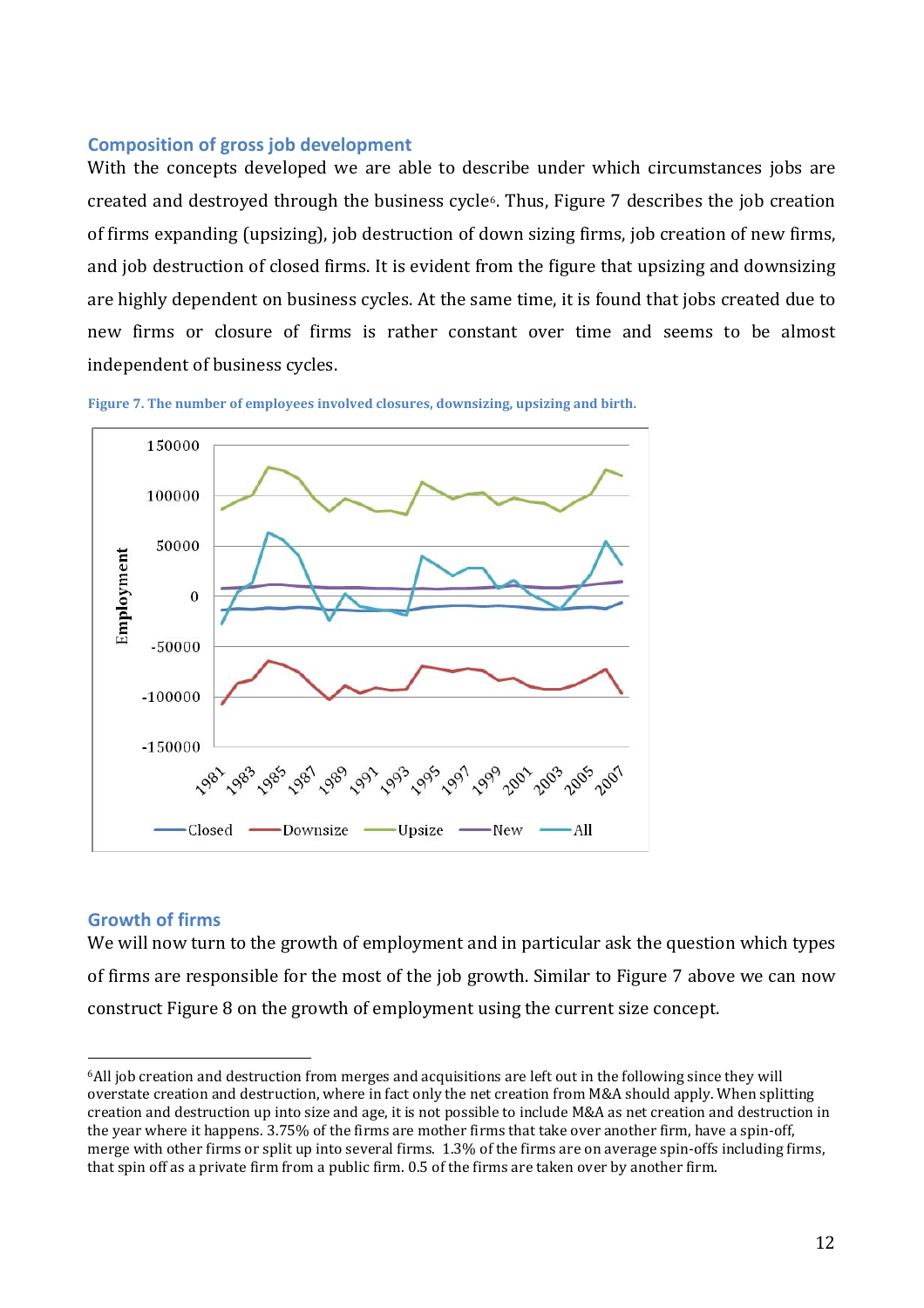

**Figure 8: The growth of employment on firm size and firm age, average 1981-2007**

Figure 8 shows that young and small firms contribute most to the growth in employment, while the old and small contribute most to the net job destruction. Summing over all size groups creates the two dimensional picture of Figure 9.



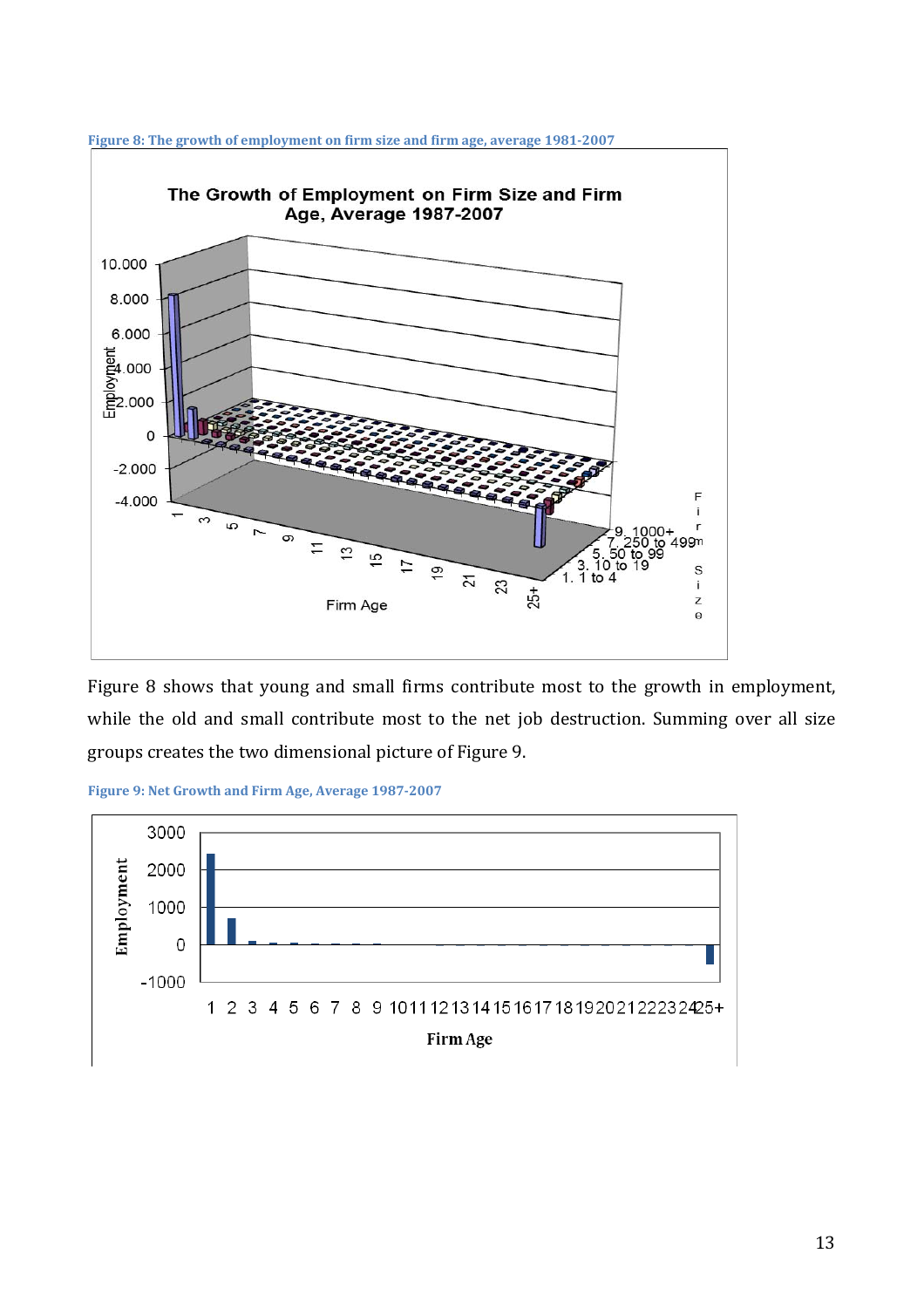#### **Regressions**

Of course, these effects may differ between industries because some industries are net destroying jobs over the investigated period while others have been creating jobs. To make the decomposition, we will estimate the following equation by OLS:

 $g_{it}$  = Constant + age<sub>i</sub> + sizegroup<sub>i</sub> + industry<sub>i</sub> + t + college share<sub>i</sub> + error term<sub>it</sub>,

Where g is growth rate, j is firm and t is year.

We recall that the growth rate is measured as the base year growth (employment in t divided with the employment in t-1) or alternatively as what is called current year growth (the growth defined as the number of jobs in t divided by the number of jobs in t-1 plus the number of jobs in t).

Age of the firm is divided into annual categories from 1 year to 15+ years, where the last category covers all with ages 15 and above.

Sizegroup is the size of the employment of the firm divided into groups. The first is 1-4 employees, then 5-9 employees, 10-19 etc. These groups are by construction not containing the same number of employees but the groups are chosen so that comparisons can be made with Haltiwanger et al.

Industry is divided into the 27 groupings of the ISIC code where some groups are put together due to their small size.

Finally, we have added a variable, college share that describes the human capital content of the firm. We have chosen the simple measure of the share of employees with further education defined as vocational training above the level of apprentice training. In praxis this is the share with college training and above for each firm. Danish firms are usually employing a mixture of non-skilled and skilled workers, where the latter all have an apprentice training consisting of 2.5 to 4 years of training on top of basic schooling. The number with further education has slowly increased over the years and was in 2002 about 17% for the manufacturing industry and 13% for trade (Eriksson et al, 2006).

We have applied the regression results in the next sections to analyze a number of issues. First, we have looked at the net job creation depending on age and size. We have in the text focused on current size concept as explained earlier. The graphs are constructed by using the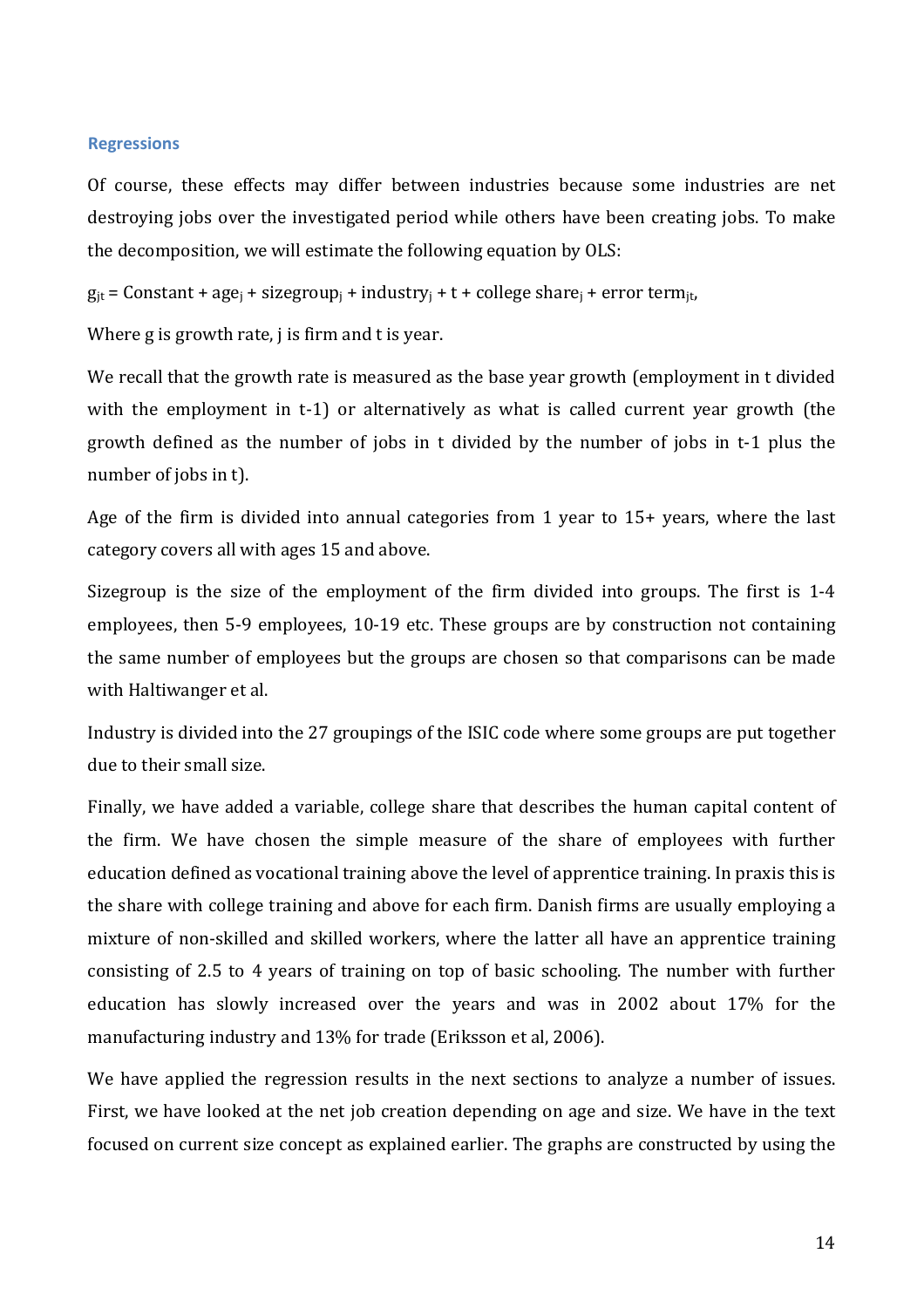relevant regression coefficients in Tables 2 to 6. Since the coefficients are deviations from the left out category we have added the mean of the reference group before we have graphed the results.

# **Size and Age**

The first graph, Figure 10 shows the overall job growth for firms. The graphs depict the coefficients to size with and without age controls. The other controls are the ones described in the specification presented earlier. The graph without age controls shows a U-formed relationship where small firms are active in creating new jobs and that activity is increasing with size except for the big companies where job creation falls to almost nothing.

Using current year growth definition, which seems to be the most reasonable and including controls for firm age makes the small firms inactive in creating more jobs because with age controls they are actually destroying more jobs than even bigger firms.This demonstrates clearly that the age element is dominating in the explanation of which firms creates most jobs.





In Figure 11 we have excluded new firms and thus only have continuing and closed firms. We see that there remain no size differences as both curves are flat with respect to size. Thus, we may assume that the whole action lies in creation of new firms.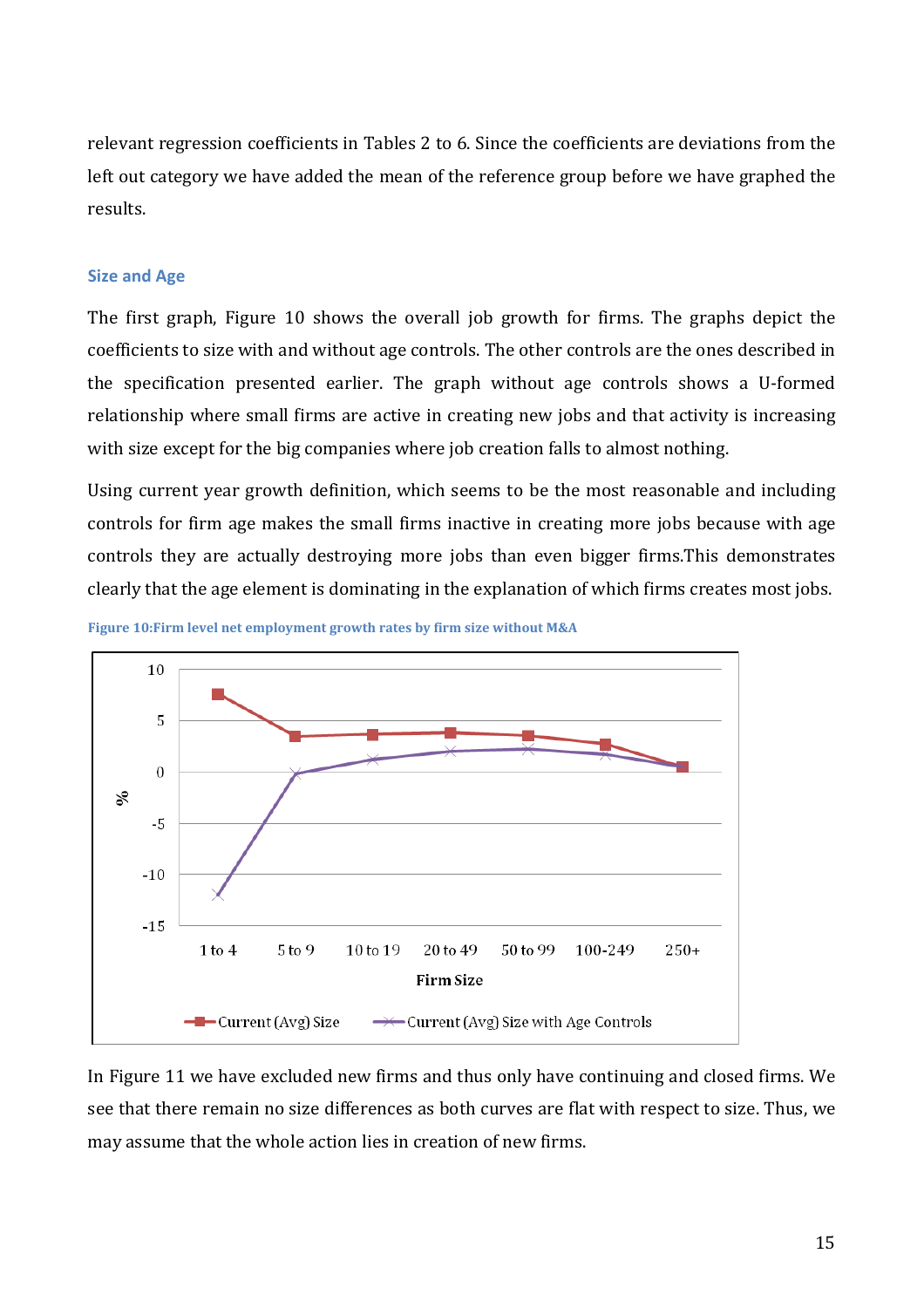

**Figure 11: Firm level net employment growth rate for continuing firms by firm size without M&A**

Since, size does not seem to play a big role we will now change to the age dimension. Thus, Figure 12 is similar to Figure 11 but now displays the age dimension. The picture is that the new and very young firms now make the largest positive contribution to job growth, while firms more than 3 years old have negative net growth. The oldest firms have the lowest net growth.





If we exclude new firms and close downs and concentrate on continuing firms, Figure 13, we can see that the 3 to almost 15 years old firms make a positive contribution to job growth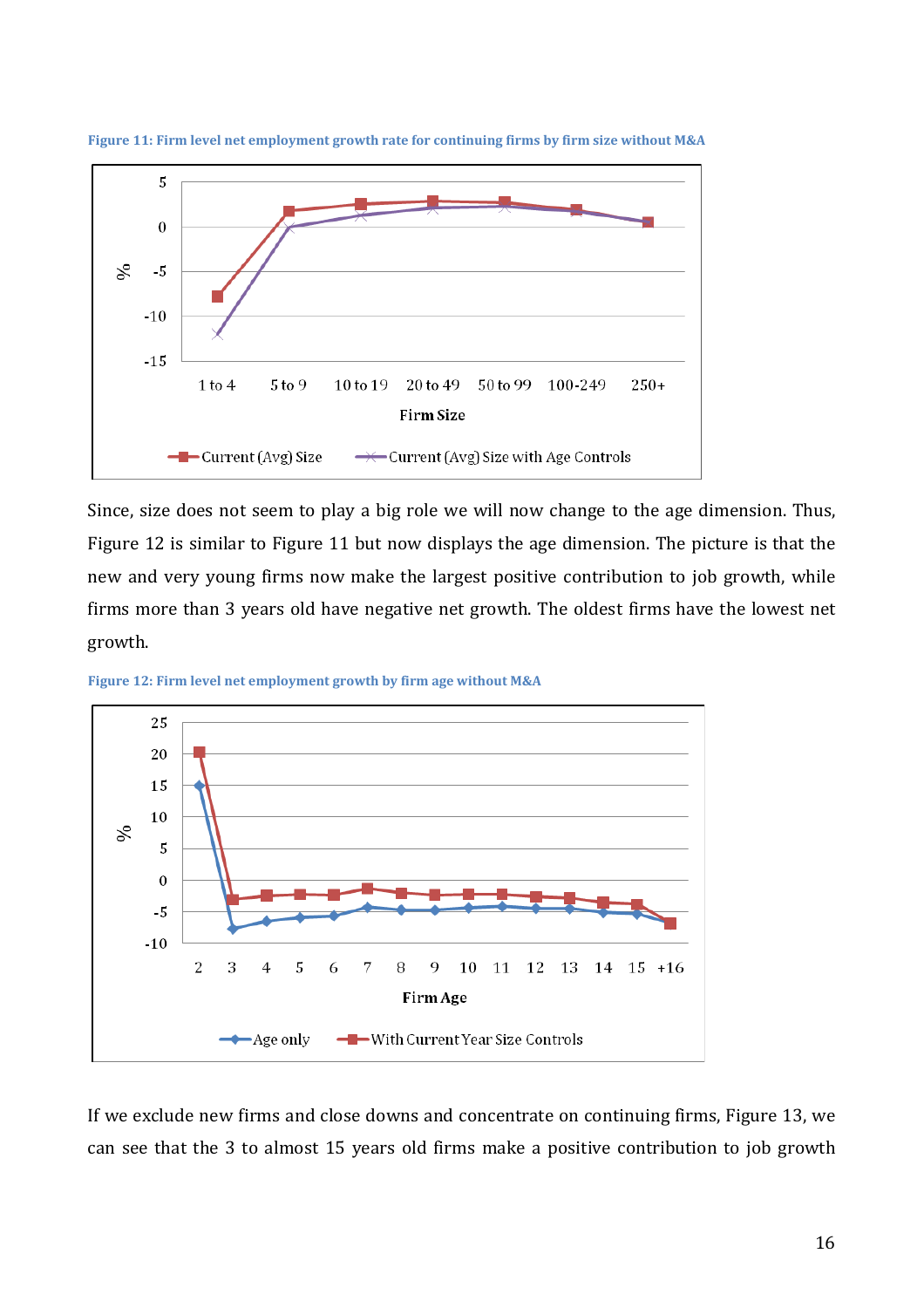provided they survive. In particular the young firms are subject to negative net growth due to closures.



**Figure 13: Net employment growth for continuing firms by firm age without M&A**

In Figure 13 there is very little difference between the curve with age only and the curve with size controls. The main picture for these continuing firms is that net job creation is large for the new firms but it drops relatively quickly with age, so that it becomes very modest for 15+ firms.

### *Discussion*

Comparing with the U.S. in Haltiwanger et al we find that the net employment for all firms has about the same look in the two countries, but the level is different. Where there is a small but positive contribution from all young firms in the US, there is only a positive contribution from the 2 years old in Denmark. However, when we exclude all the closed firms and only focus on the continuing firms as in Figure 13 and compare that with a similar graph for the U.S. we see the same pattern. The reason is simply that closures take a bigger toll on younger firms in Denmark than in the U.S.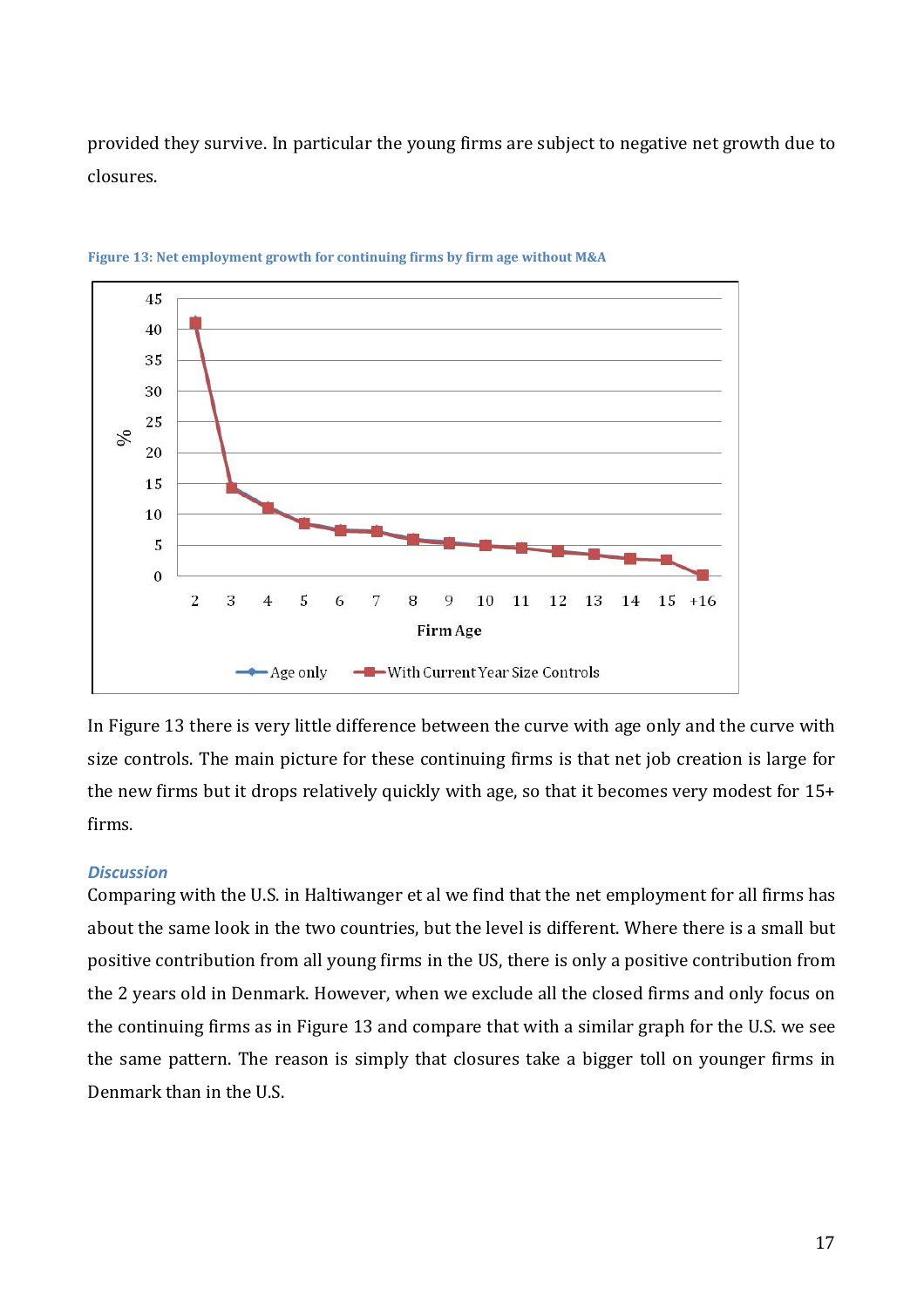#### **Job creation**

We will now look at the job creation and destruction activity of those firms that are discontinuing. We will now look at the job creation and destruction separately. Thus, Figure 14 shows the job creation in firms that are either new or upsizing. The graphs show that they are relatively active in creating jobs even when new and that this ability only is slowly weakened with firm age.





Similarly, we have looked at the destruction of jobs for the same group of firms. Figure 15 shows that they are even more active in destroying jobs. Comparing Figures 14 and 15 we can see that young firms that are eventually closing down are indeed very active but within a downward and deadly spiral.Thus, we can conclude that young firms are highly active in both creating and destroying jobs.



**Figure 15: Job Destruction Closed and downsizing Firms by Firm Age without M&A**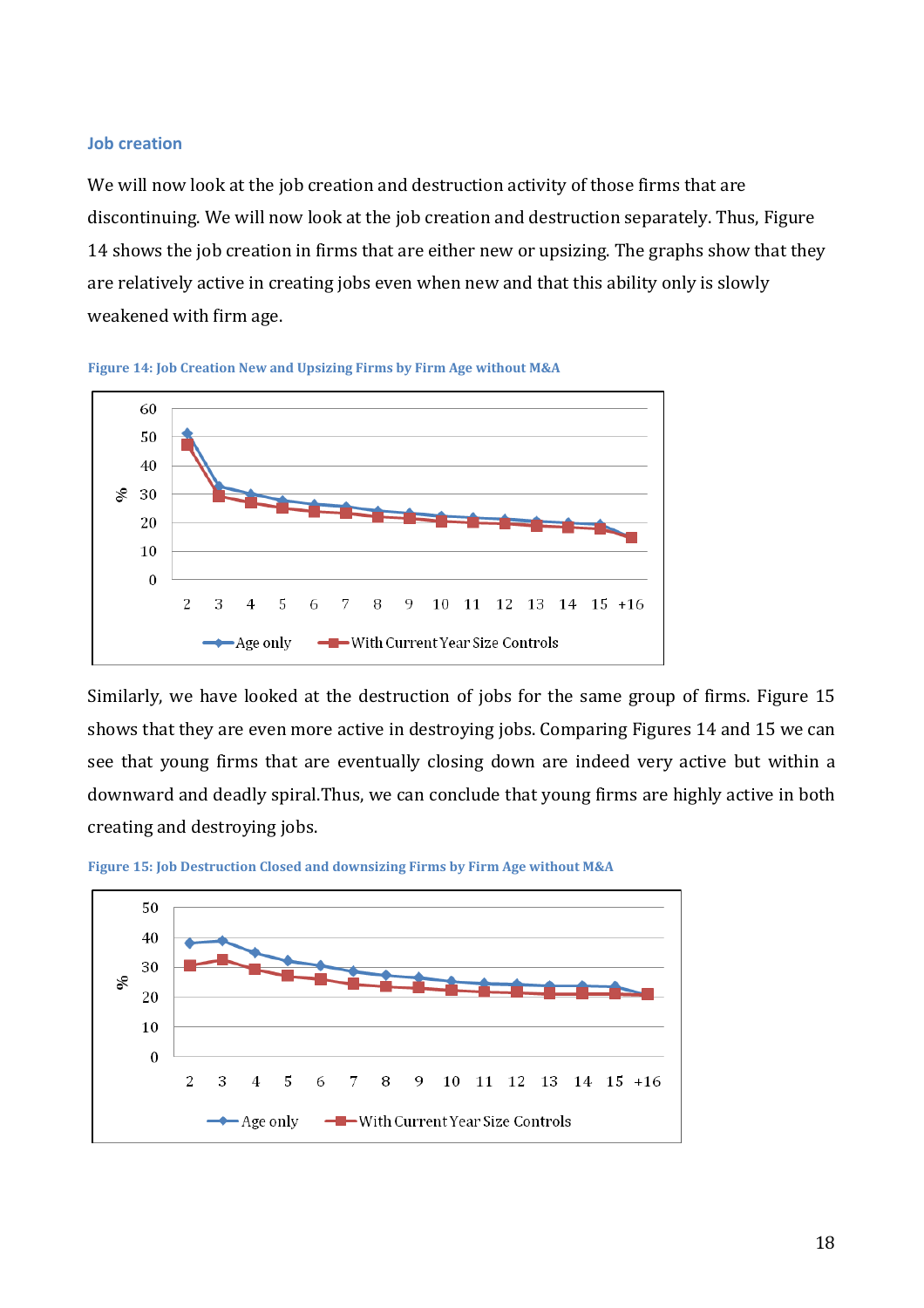Figure 16 shows job destruction by closing firms. It is evident, that young firms have a much higher risk of closure than older firms.



**Figure 16: Job destruction from firm exit by firm age**

#### *Discussion*

Thus, our results show clearly that it is age and not size that is the important determinant. Furthermore, the results show that young firms are creating and destroying more jobs than older firms, though they are still creating more than destroying provided that they survive. The reason why there is a general understanding that small firms are more important for the job creation is of course that most young firms have started out as small. The point made here is that many small firms never grow larger and when they grow larger it is usually when they are young. Similarly, it is found that the small firms are actually destroying many jobs when they get old probably as part of their life cycle.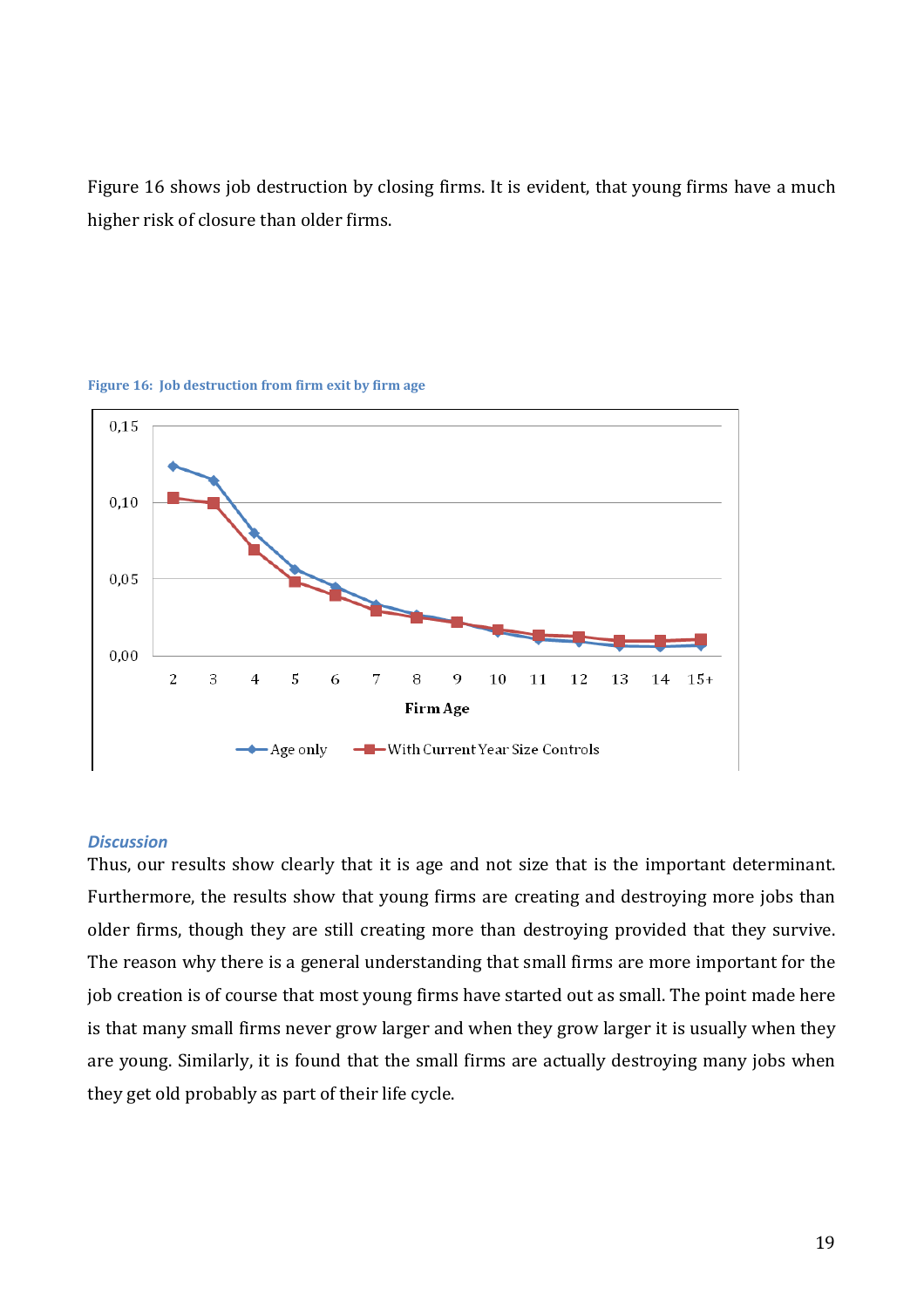It is important to bear in mind that the regressions and the graphs show the predicted growth per firm of a specific age and size etc. Thus, our results show that given there is a young firm it will be more active in creating new jobs than older firms. Now this is of course not the same as saying that all new jobs are created by young firms since older firms are also creating new jobs, just with a lower rate. But because there are more old firms (>15 years old) they still count for a substantial part of the total job creation. If there were only one new and young firm, and it was as active creating jobs as we predict, it could only be responsible for a tiny proportion of the total job creation. So the total impact will depend on how many new firms are created and on how many of these firms that survive the first years.

Figure 3 showed that only 20% of all firms in Denmark were younger than 15 years. The similar number for the U.S. is 35%, Haltiwanger et al, 2006. That means that Denmark has a smaller number of young firms to grow from than USA. We still need to see if this is a special feature of the U.S. economy or it is a special feature of the Danish economy. But irrespective of the answer the small number of young firms surviving long enough to create employment seems to be the real weak point in Denmark.

#### **Other results**

Finally, we will now comment on some of the other regression results. We have in all the regressions reported in Tables 2-6 included the proportion of employees at the firm level with further education, which is those with more than an apprentice training. We have also included industry variables and calendar time that will pick up business cycles.

#### **Human Capital**

The indicator for further education in Tables 2 to 6 shows that the higher the proportion with further education, (college training and above) the higher the net growth in jobs, see Table 1. The coefficients should be interpreted as proportions, where 0.19 means 19% higher job creation in firms with more employees with further education. Thus, if the proportion of employees with completed college training increases with 10 percentage points creation increases with 1.9%.

**Table 1: The estimated coefficients to the proportion of employees with completed college training.**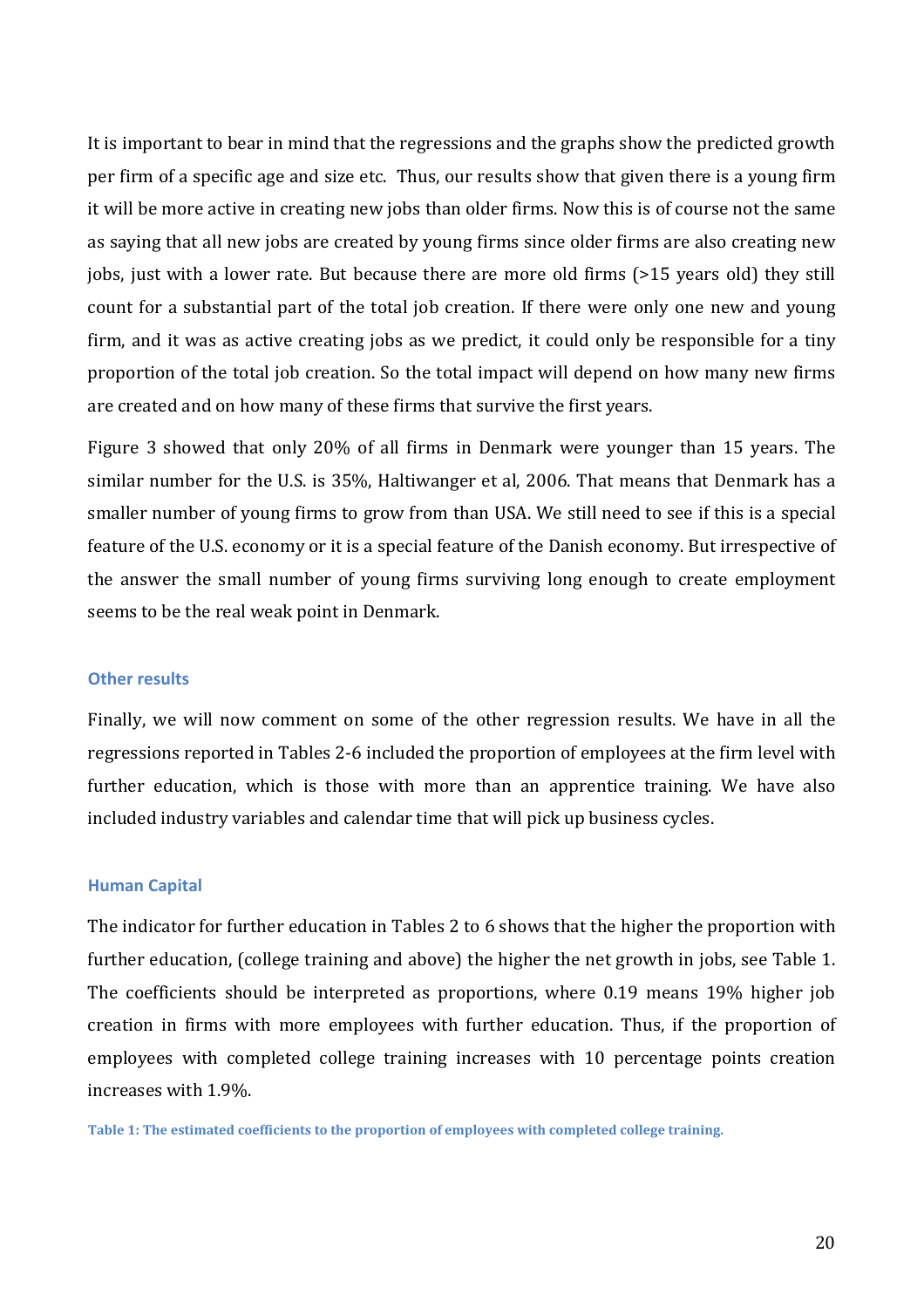|                             |                 | <b>College training</b> | Std.dev |
|-----------------------------|-----------------|-------------------------|---------|
| <b>All firms</b>            | Net growth      | 0.1863                  | 0.0022  |
| <b>Continuing firms</b>     | Net growth      | 0,2234                  | 0.0022  |
| <b>Firm exits</b>           | Job destruction | 0.0057                  | 0.0010  |
| New or upsizing             | Job creation    | 0.1017                  | 0.0013  |
| <b>Closed or downsizing</b> | Job destruction | $-0.1485$               | 0.0013  |
|                             |                 |                         |         |

Note: Continuing firms are without new and closed

Table 1 shows that this effect is even stronger for continuing firms and that the number of jobs destroyed due to closed or downsizing firms is also smaller when the human capital indicator is high. Furthermore, job creation is less high for new or upsizing firms and job destruction rates are lower the more educated the workforce is.

These results show with utmost clarity that the level of training matters for job creation. Firms with higher trained work forces are simply better to create growth in jobs even when controlling for age, size and industry.

### **Industry differences**

In Figure 17 we have reported the industry differences in job creation and destruction for the whole period. The numbers reported in the figure are average effects over the entire period compared with the base industry, trade. It is remarkable, that most industries are actually creating more jobs than they destroy and most industries are creating and destroying more than trade with textile as the usual winner of job destruction. Hotels and tele ( communication) both has high destruction rates but they are also having large creation rates. Using these average figures hides of course relative movements within the period.



**Figure 17. Industry differences in job creation and destruction.**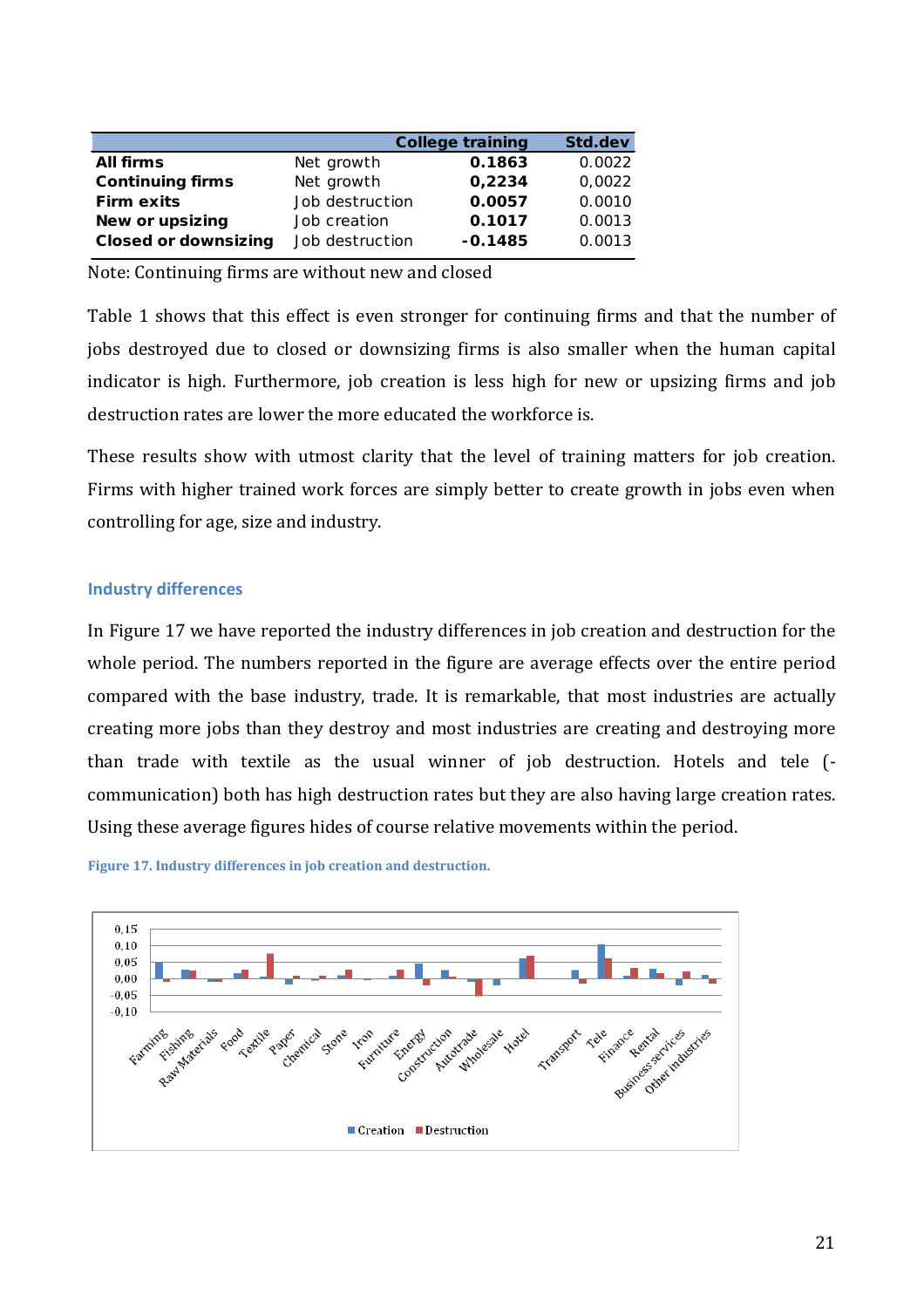The coefficients from the net growth regression are similarly displayed in Figure 18. (These numbers are not totally identical to the differences between job destruction and creation in Figure 17 because they come from two different regressions.)



**Figure 18: Net growth by industry based on regressions.**

The interpretation of each column in the above histograms is the net growth compared to Trade when we have controlled for business cycles, size and age of the firms. The largest percentage growth is found in Energy followed by Farming. The other big ones are Auto trade, Rental and Transportation.

#### **Business cycles**

Similarly to the graphs above we have constructed a graph from the estimated time dummies.

First we have used the coefficients from the job creation and destruction regressions and the results are reported in Figure 19. Since the regressions had 2006 as base year the graph shows the job creation and destruction as deviations from 2006 and because 2006 was a high growth year with a high level of creations as of destructions all the other years come out with negative figures. However the graph still shows the effect of business cycles.

First, it is remarkable that job creation and destruction are so stable over time. Second, the upswing in the economy from 1982 is clearly seen as increasing creation and decreasing destructions. Similarly, the recession in 1988 means that creation goes down and destructions goes up. From then on creation goes up and destructions go slowly down until the upswing in 1994 where both tendencies are re-enforced. Creations are then slowing down and destructions slowly rising until 2002 where a new upswing in creations and similar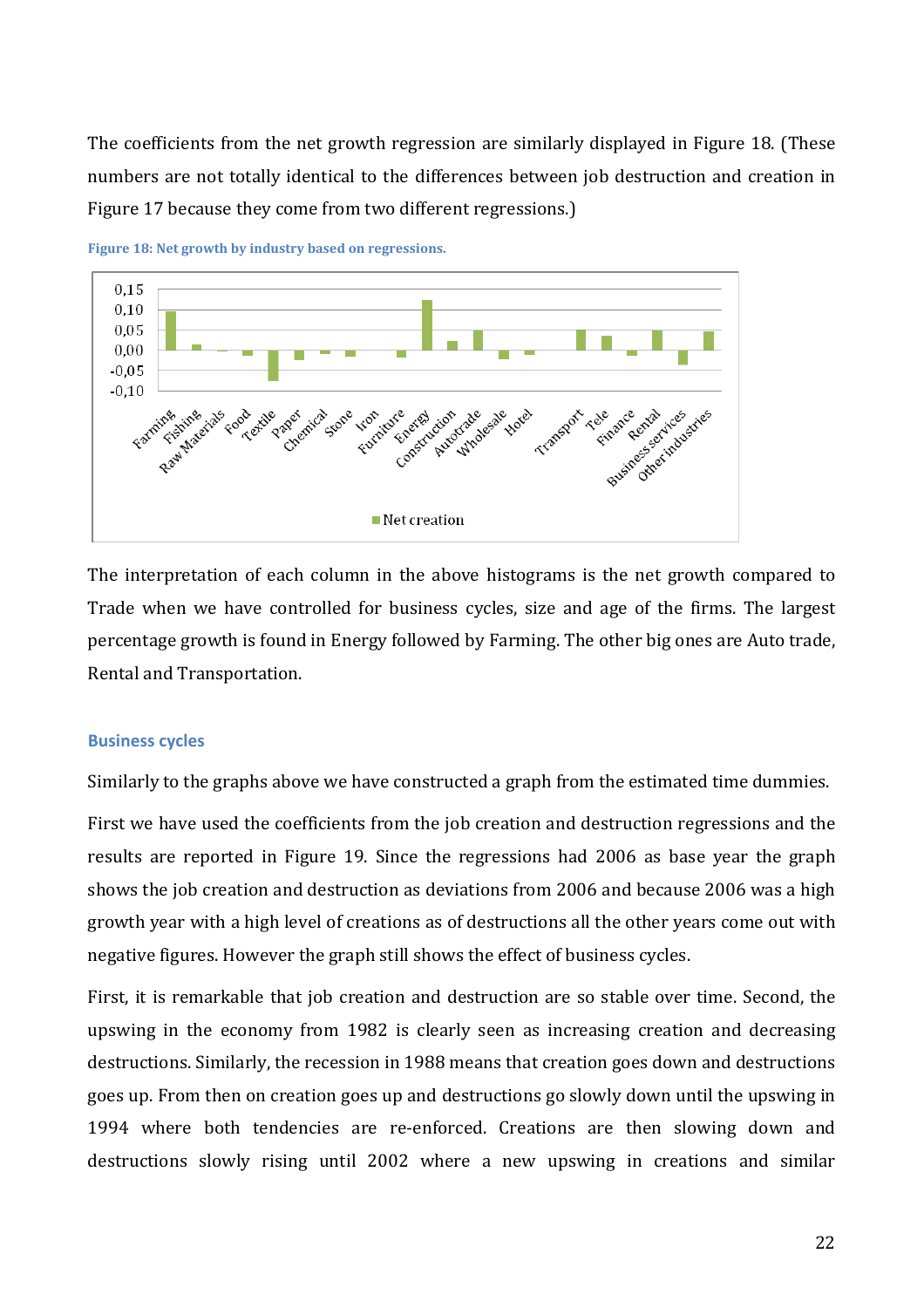downswing in destructions start. 2006 is a rare year because both creations and destructions are relatively high.



**Figure 19. Job creation and destruction over the business cycle.**

Finally, we have also looked at the net creation as it comes out of the regression on net growth. Basically, we see the same pattern as above.

**Figure 20. Net job creation over the business cycle based on regressions.**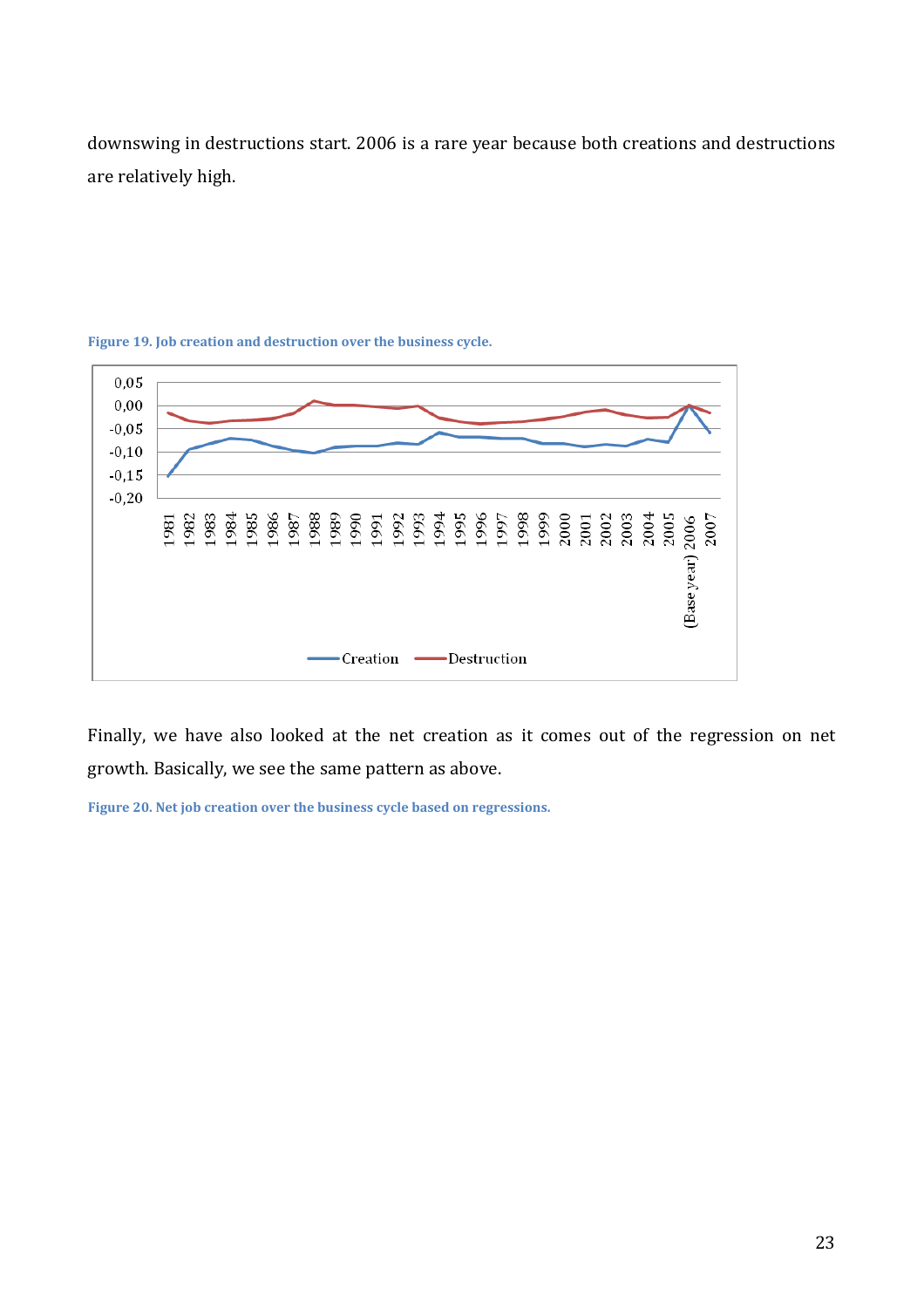

#### **Discussion**

The results are in most dimensions in line with the previous results for Denmark when you take into account that we have made the transition to firms. We have in the paper tried to be as close as possible to Haltiwanger et al, 2010 with respect to definitions so their results should be comparable. We remind that there are a couple of aspects that makes the Danish definitions different. First, we are not able to identify enterprise groups where several firms are considered as one. Second, we have treated the acquisition of a workplace differently as we have let it retain the experience it already had where Haltiwanger et al consider it as reborn. Finally, we have a variable for human capital content. None of these should change the main results, since the first two seems to draw results in two different directions.

Haltiwanger et al do also find that age is the most important dimension of job growth. Furthermore, the growths for continuing firms look almost completely like the similar graph in Haltiwanger et al. The only difference seems to be that the first year growth is higher in Denmark. The same is the case for the gross job creation and destruction for the eventually closed and downsizing firms. So the mechanisms are much the same in the U.S. and Denmark. But comparing with the U.S. though we find that the net employment for all firms has about the same look in the two countries, the level is different. Where there is a small but positive contribution from all young firms in the U.S., there is only a positive contribution from the 1 to 2 years old firms in Denmark. The main reason seems to be that the young firms in Denmark have a substantially higher death rate than in the U.S.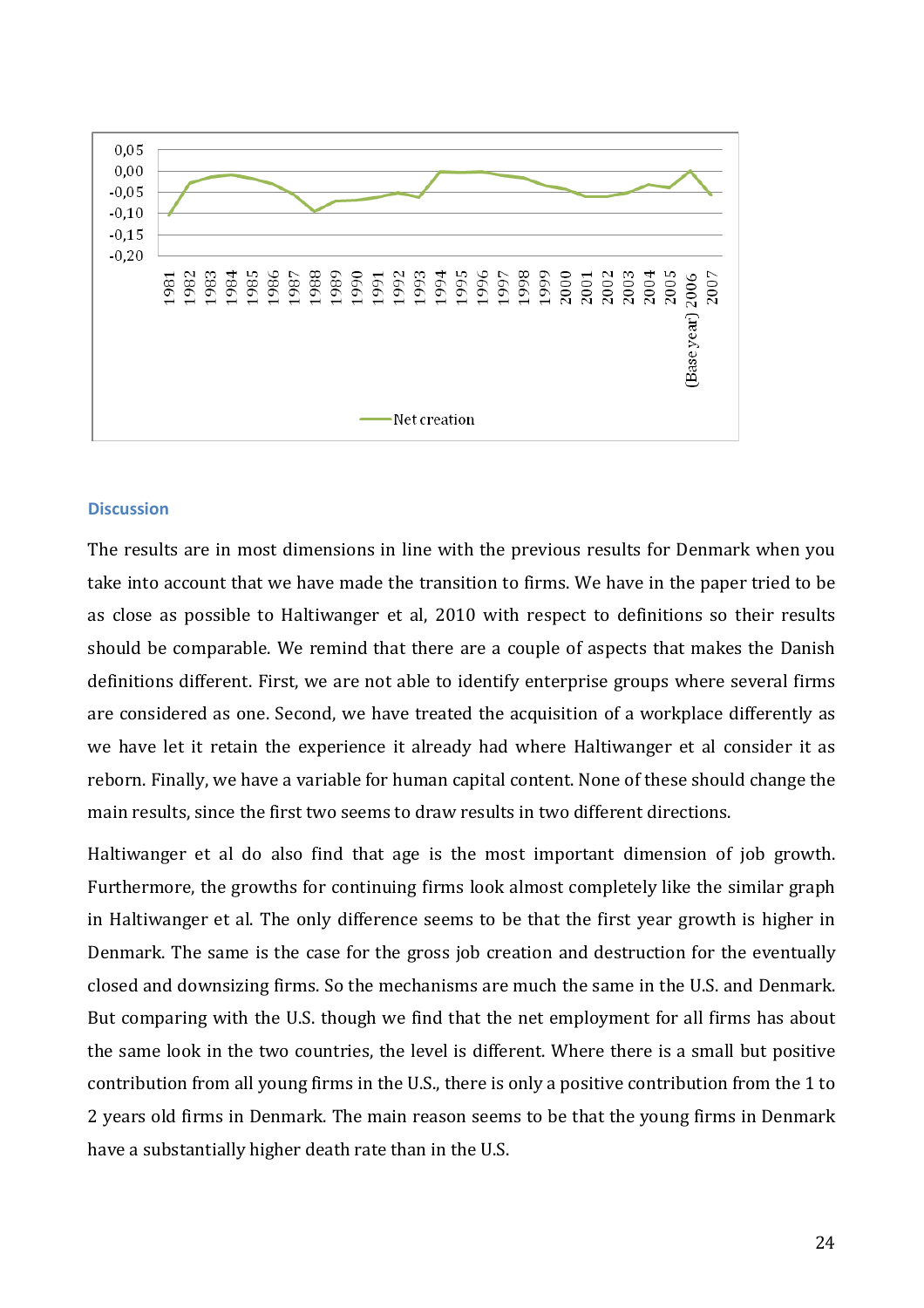#### **Conclusion**

This study has made an extensive attempt to construct data for firms to account for the fledgling identity of a firm over time in order to construct the units necessary to follow a firm over time and to establish the age of the firm. The definitions are to a large extent identical to those used in Haltiwanger et al, 2010. The data work deviates from earlier attempts to follow firms in Denmark, Dahl et al. However, a few issues have not been fully solved yet. One is that there is no indicator in the Danish data for enterprise groups, which covers a number of firms and make up an administrative and legal entity. Such indicators exist for the U.S. Another is that we have still excluded mergers and acquisitions at the firm level, though we have included change of ownership of workplaces.

This study has shown that carefully defined firm job growth is mostly dependent on the age of firms. Young firms are much more active creating more new jobs than older firms. Unfortunately, they are also more active destroying jobs. However, the net contribution of young firms to job growth is positive. This is to a large extent as in the U.S.,seeHaltiwanger et al, 2010). But the difference is that Denmark does not have so many continuing young firms with the result that a smaller fraction of all new jobs created come from the young firms in Denmark. The reason may be that fewer firms with employees are created in Denmark compared to the U.S. or that fewer of these survive the first years.

This investigation raises a number of questions for further research. One is what is it that determines if a young company survives and grows. Are there any factors that can be identified that facilitate survival? Are some industries more likely to produce new starting firms that cannot survive or grow than others?

# **References**

Haltiwanger, John T, Ron Jarmin and Javier Miranda, Who creates jobs?Small versuslarge versus young, Working Paper 16300, NBER.

[Dahl, M. S., Jensen, P. G.](http://vbn.aau.dk/da/persons/michael-s-dahl(86f3b9e4-2c48-4e47-aa28-cba7e34742bb).html)[, & Nielsen, K.](http://vbn.aau.dk/da/persons/kristian-nielsen(8212fdc4-91fa-4027-9f80-f9039303522d).html) (2009). [Jagten på fremtidens nye vækstvirksomheder:](http://vbn.aau.dk/da/publications/jagten-paa-fremtidens-nye-vaekstvirksomheder(062549a0-d53a-11de-bb13-000ea68e967b).html)  [Resumé](http://vbn.aau.dk/da/publications/jagten-paa-fremtidens-nye-vaekstvirksomheder(062549a0-d53a-11de-bb13-000ea68e967b).html) (1 udg.) København: Jurist- og Økonomforbundets Forlag.

Eriksson, Tor, Rikke Ibsen, Jingkun Li og Niels Westergård-Nielsen, Globalisering og det danske arbejdsmarked, Jurist og Økonomforbundets Forlag, København, 2006.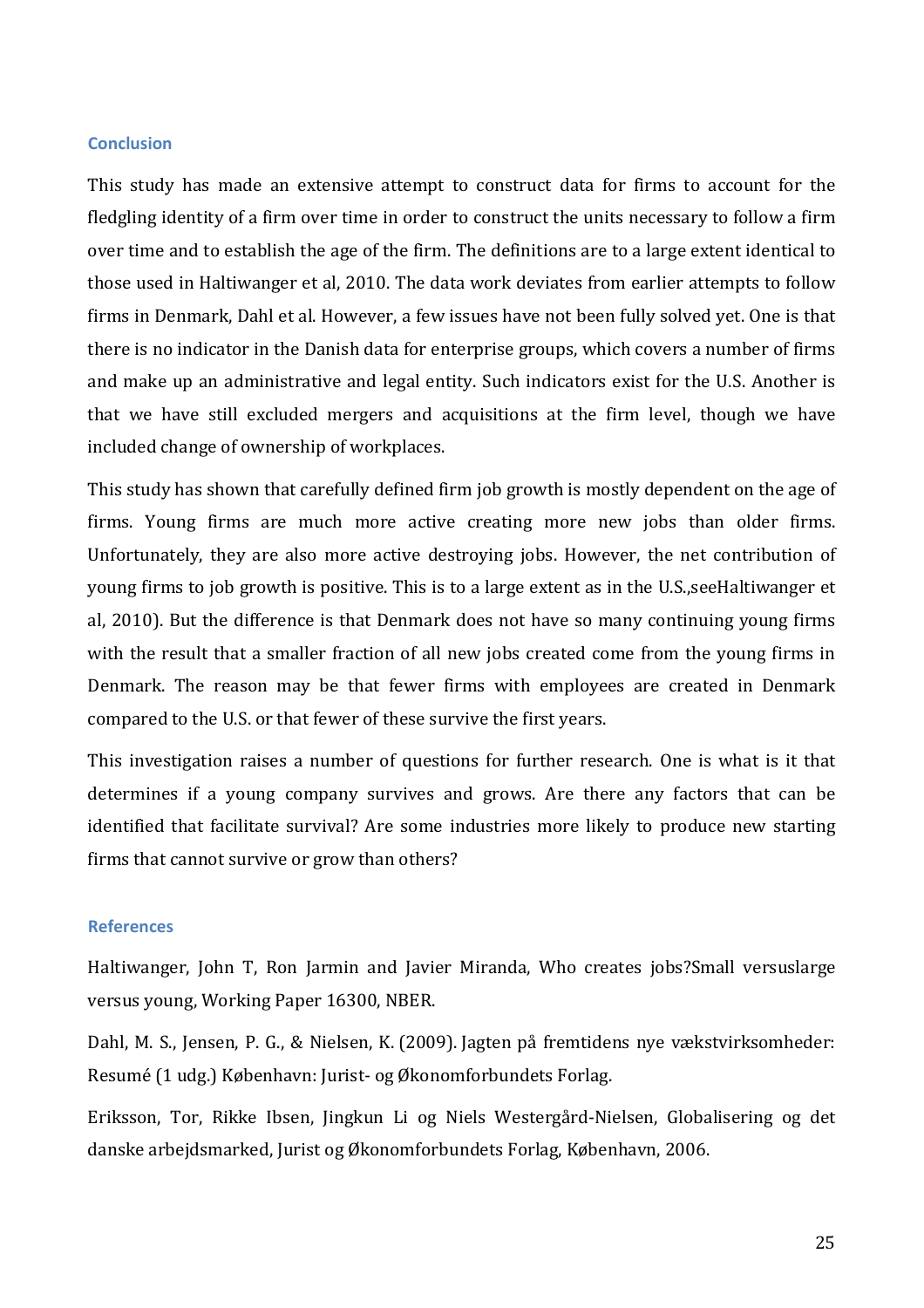Lazear, Edward and Kathryn Shaw (eds), The Structure of Wages, National Bureau of Economic Research, Chicago 2008

Davis, Steven, John Haltiwanger and Scott Schuh, Job Creation and Destruction, MIT 1997

Hethey, Tanja and Johannes Schmieder, Using Worker Flows in the Analysis of Establishment Turnover – Evidence from German Administrative Data, WP Research Data Centre (FDZ) of the German Federal Employment Agency at IAB, 2010

Dunne, Timothy, Mark Roberts and Larry Samuelson, The Growth and Failure of U.S. Manufacturing Plants, The Quarterly Journal of Economics, Vol 104, No 4, Nov 1989, pp 671- 698.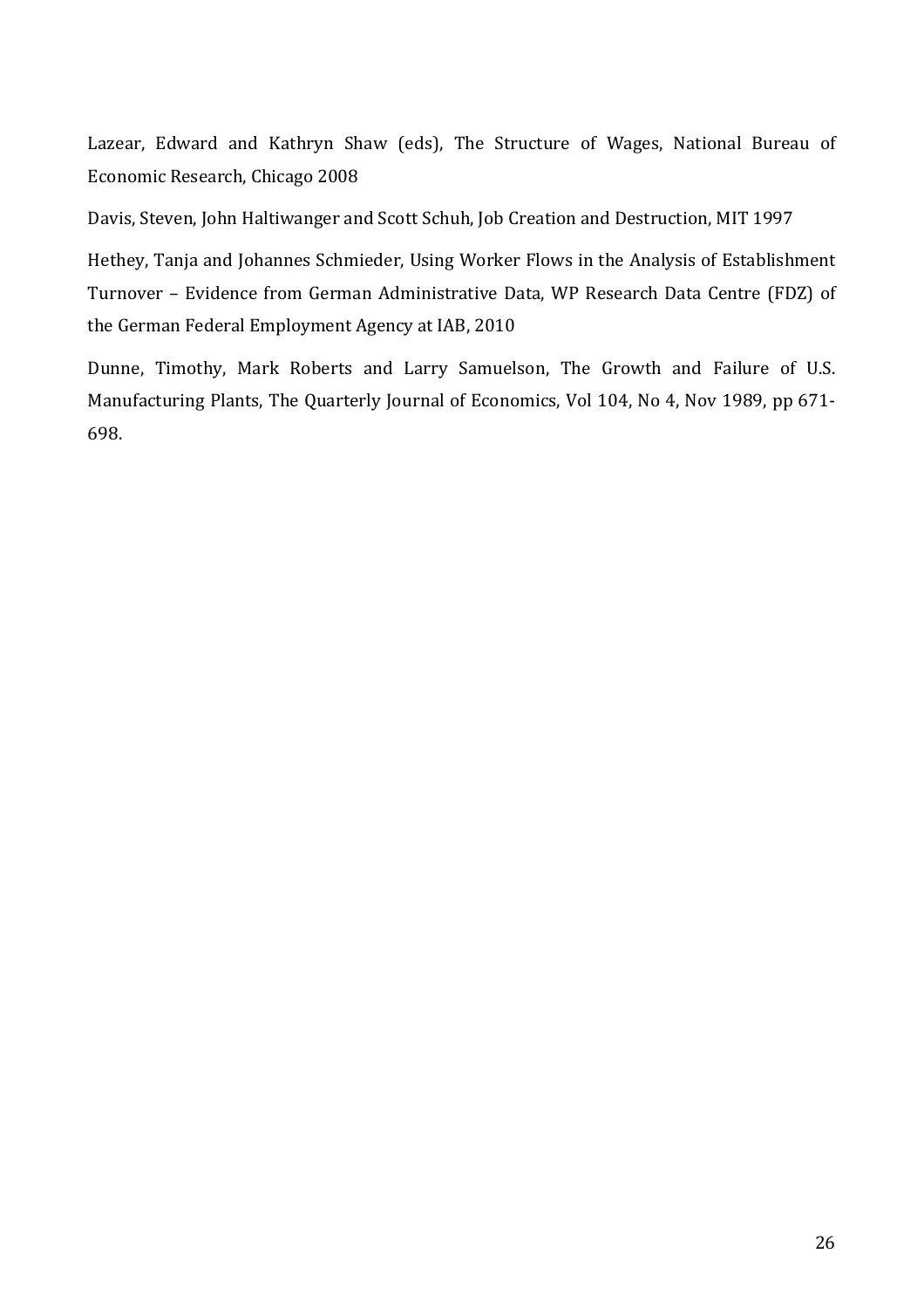|                 | <b>Base Year Size</b> |        | <b>Current (Avg) Size</b> |        | <b>Age Only</b>  |        | <b>Base Year Size</b><br>with Age Controls                                                                    |        | <b>Current (Avg) Size</b><br>with Age Controls |        |
|-----------------|-----------------------|--------|---------------------------|--------|------------------|--------|---------------------------------------------------------------------------------------------------------------|--------|------------------------------------------------|--------|
|                 |                       |        |                           |        |                  |        |                                                                                                               |        |                                                |        |
|                 | Cofficient            |        | Std.err Cofficient        |        | Stdr. Cofficient |        | Stdr. Cofficient                                                                                              |        | Stdr. Cofficient                               | Stdr.  |
| College_Share   | 0,14                  | 0,0019 | 0,25                      | 0,0025 | 0,19             | 0,0022 | 0,11                                                                                                          | 0,0018 | 0,19                                           | 0,0022 |
| Size1 to 4      | 0, 16                 | 0,0022 | 0,07                      | 0,0029 |                  |        | 0,06                                                                                                          | 0,0022 | $-0,12$                                        | 0,0027 |
| Size5 to 9      | 0,00                  | 0,0024 | 0,03                      | 0,0031 |                  |        | $-0,03$                                                                                                       | 0,0023 | $-0,01$                                        | 0,0028 |
| Size 10 to 19   | 0,00                  | 0,0026 | 0,03                      | 0,0034 |                  |        | $-0,02$                                                                                                       | 0,0025 | 0,01                                           | 0,0031 |
| Size20 to 49    | 0,00                  | 0,0029 | 0,03                      | 0,0038 |                  |        | $-0,01$                                                                                                       | 0,0028 | 0,02                                           | 0,0034 |
| Size 50 to 99   | $-0,01$               | 0,0042 | 0,03                      | 0,0056 |                  |        | $-0,01$                                                                                                       | 0,0041 | 0,02                                           | 0,0050 |
| Size 100 to 249 | $-0,01$               | 0,0055 | 0,02                      | 0,0072 |                  |        | $-0,02$                                                                                                       | 0,0053 | 0,01                                           | 0,0065 |
| Size +250       |                       |        |                           |        |                  |        |                                                                                                               |        |                                                |        |
| Age_1           |                       |        |                           |        | 2,07             | 0,0024 | 0,95                                                                                                          | 0,0020 | 2,13                                           | 0,0024 |
| Age_2           |                       |        |                           |        | 0,22             | 0,0022 | 0,25                                                                                                          | 0,0018 | 0,27                                           | 0,0023 |
| Age_3           |                       |        |                           |        | $-0,01$          | 0,0023 | 0,05                                                                                                          | 0,0019 | 0,04                                           | 0,0024 |
| Age_4           |                       |        |                           |        | 0,00             | 0,0024 | 0,04                                                                                                          | 0,0020 | 0,04                                           | 0,0025 |
| Age_5           |                       |        |                           |        | 0,01             | 0,0025 | 0,04                                                                                                          | 0,0021 | 0,05                                           | 0,0025 |
| Age_6           |                       |        |                           |        | 0,01             | 0,0026 | 0,03                                                                                                          | 0,0021 | 0,05                                           | 0,0026 |
| Age_7           |                       |        |                           |        | 0,03             | 0,0026 | 0,04                                                                                                          | 0,0021 | 0,06                                           | 0,0026 |
| Age_8           |                       |        |                           |        | 0,02             | 0,0027 | 0,03                                                                                                          | 0,0022 | 0,05                                           | 0,0027 |
| Age_9           |                       |        |                           |        | 0,02             | 0,0027 | 0,03                                                                                                          | 0,0022 | 0,05                                           | 0,0027 |
| Age_10          |                       |        |                           |        | 0,03             | 0,0028 | 0,03                                                                                                          | 0,0023 | 0,05                                           | 0,0028 |
| Age_11          |                       |        |                           |        | 0,03             | 0,0028 | 0,03                                                                                                          | 0,0023 | 0,05                                           | 0,0028 |
| Age_12          |                       |        |                           |        | 0,02             | 0,0028 | 0,03                                                                                                          | 0,0023 | 0,04                                           | 0,0028 |
| Age_13          |                       |        |                           |        | 0,02             | 0,0028 | 0,03                                                                                                          | 0,0023 | 0,04                                           | 0,0028 |
| Age_14          |                       |        |                           |        | 0,02             | 0,0029 | 0,02                                                                                                          | 0,0024 | 0,03                                           | 0,0029 |
| Age_15          |                       |        |                           |        | 0,02             | 0,0029 | 0,02                                                                                                          | 0,0024 | 0,03                                           | 0,0029 |
|                 |                       |        |                           |        |                  |        |                                                                                                               |        |                                                |        |
| $R^2$           | 0,03                  |        | 0,01                      |        | 0, 19            |        | 0, 10                                                                                                         |        | 0,20                                           |        |
| IN.             |                       |        |                           |        |                  |        | 3.336.236 3.336.236 3.336.236 3.336.236 3.336.236 3.336.236 3.336.236 3.336.236 3.336.236 3.336.236 3.336.236 |        |                                                |        |

Table 2. Firm Level Net Employment Growth Rates without M&A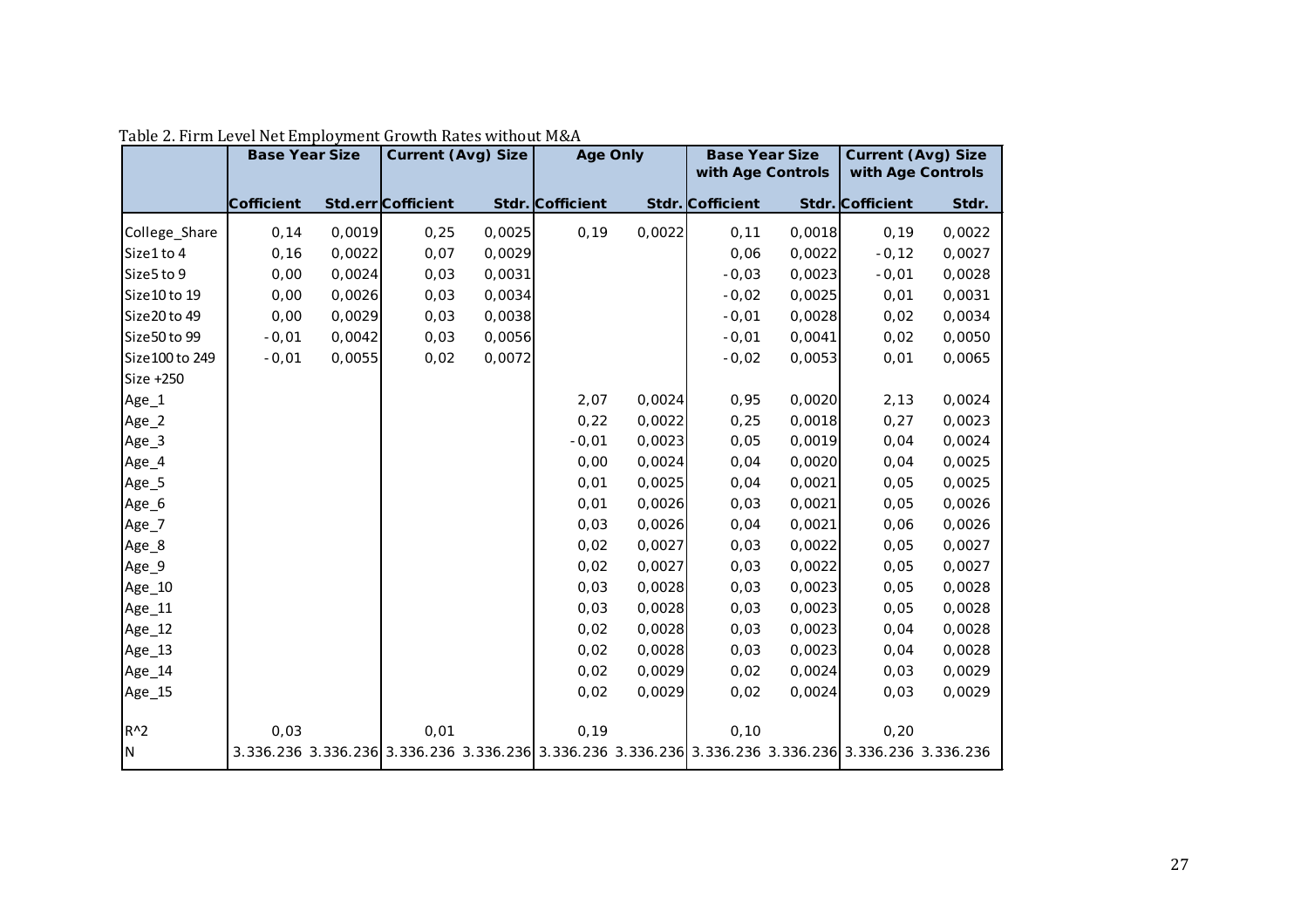|                  | <b>Base Year Size</b> |        | <b>Current (Avg) Size</b>                                                                           |        | <b>Age Only</b>  |        | <b>Base Year Size</b> |        | <b>Current (Avg) Size</b> |        |
|------------------|-----------------------|--------|-----------------------------------------------------------------------------------------------------|--------|------------------|--------|-----------------------|--------|---------------------------|--------|
|                  |                       |        |                                                                                                     |        |                  |        | with Age Controls     |        | with Age Controls         |        |
|                  | Cofficient            |        | Std.err Cofficient                                                                                  |        | Stdr. Cofficient |        | Stdr. Cofficient      |        | Stdr. Cofficient          | Stdr.  |
| College_Share    | 0, 13                 | 0,0020 | 0,21                                                                                                | 0,0024 | 0,21             | 0,0024 | 0, 13                 | 0,0020 | 0,21                      | 0,0024 |
| Size1 to 4       | 0, 10                 | 0,0022 | $-0,08$                                                                                             | 0,0028 |                  |        | 0, 10                 | 0,0022 | $-0,08$                   | 0,0028 |
| Size5 to 9       | $-0,02$               | 0,0024 | 0,01                                                                                                | 0,0029 |                  |        | $-0,02$               | 0,0024 | 0,01                      | 0,0029 |
| Size 10 to 19    | $-0,01$               | 0,0026 | 0,02                                                                                                | 0,0032 |                  |        | $-0,01$               | 0,0026 | 0,02                      | 0,0032 |
| Size 20 to 49    | $-0,01$               | 0,0029 | 0,02                                                                                                | 0,0035 |                  |        | $-0,01$               | 0,0029 | 0,02                      | 0,0035 |
| Size50 to 99     | $-0,01$               | 0,0042 | 0,02                                                                                                | 0,0052 |                  |        | $-0,01$               | 0,0042 | 0,02                      | 0,0052 |
| Size 100 to 249  | $-0,01$               | 0,0055 | 0,01                                                                                                | 0,0067 |                  |        | $-0,01$               | 0,0055 | 0,01                      | 0,0067 |
| Size +250        |                       |        |                                                                                                     |        |                  |        |                       |        |                           |        |
| Age_1            |                       |        |                                                                                                     |        |                  |        |                       |        |                           |        |
| Age_2            |                       |        |                                                                                                     |        | 0,22             | 0,002  | 0,25                  | 0,0019 | 0,27                      | 0,0023 |
| Age_3            |                       |        |                                                                                                     |        | $-0,01$          | 0,002  | 0,05                  | 0,0020 | 0,04                      | 0,0024 |
| Age_4            |                       |        |                                                                                                     |        | 0,00             | 0,002  | 0,04                  | 0,0021 | 0,04                      | 0,0025 |
| Age_5            |                       |        |                                                                                                     |        | 0,01             | 0,003  | 0,04                  | 0,0021 | 0,05                      | 0,0026 |
| Age_6            |                       |        |                                                                                                     |        | 0,01             | 0,003  | 0,03                  | 0,0022 | 0,05                      | 0,0026 |
| Age_7            |                       |        |                                                                                                     |        | 0,03             | 0,003  | 0,04                  | 0,0022 | 0,06                      | 0,0027 |
| Age <sub>8</sub> |                       |        |                                                                                                     |        | 0,02             | 0,003  | 0,03                  | 0,0022 | 0,05                      | 0,0027 |
| Age_9            |                       |        |                                                                                                     |        | 0,02             | 0,003  | 0,03                  | 0,0023 | 0,05                      | 0,0028 |
| Age_10           |                       |        |                                                                                                     |        | 0,03             | 0,003  | 0,03                  | 0,0023 | 0,05                      | 0,0028 |
| Age_11           |                       |        |                                                                                                     |        | 0,03             | 0,003  | 0,03                  | 0,0023 | 0,05                      | 0,0029 |
| Age_12           |                       |        |                                                                                                     |        | 0,03             | 0,003  | 0,03                  | 0,0023 | 0,04                      | 0,0029 |
| Age_13           |                       |        |                                                                                                     |        | 0,02             | 0,003  | 0,03                  | 0,0024 | 0,04                      | 0,0029 |
| Age_14           |                       |        |                                                                                                     |        | 0,02             | 0,003  | 0,02                  | 0,0024 | 0,03                      | 0,0030 |
| Age_15           |                       |        |                                                                                                     |        | 0,02             | 0,003  | 0,02                  | 0,0025 | 0,03                      | 0,0030 |
|                  |                       |        |                                                                                                     |        |                  |        |                       |        |                           |        |
| $R^2$            | 0,01                  |        | 0,01                                                                                                |        | 0,01             |        | 0,02                  |        | 0,01                      |        |
| IN.              |                       |        | 3.336.236 3.336.236 3.336.236 3.336.236 3.336.236 3.336.236 3.189.624 3.189.624 3.189.624 3.189.624 |        |                  |        |                       |        |                           |        |

Table 3.Firm Level Net Employment Growth Rate for Continuing Firms without M&A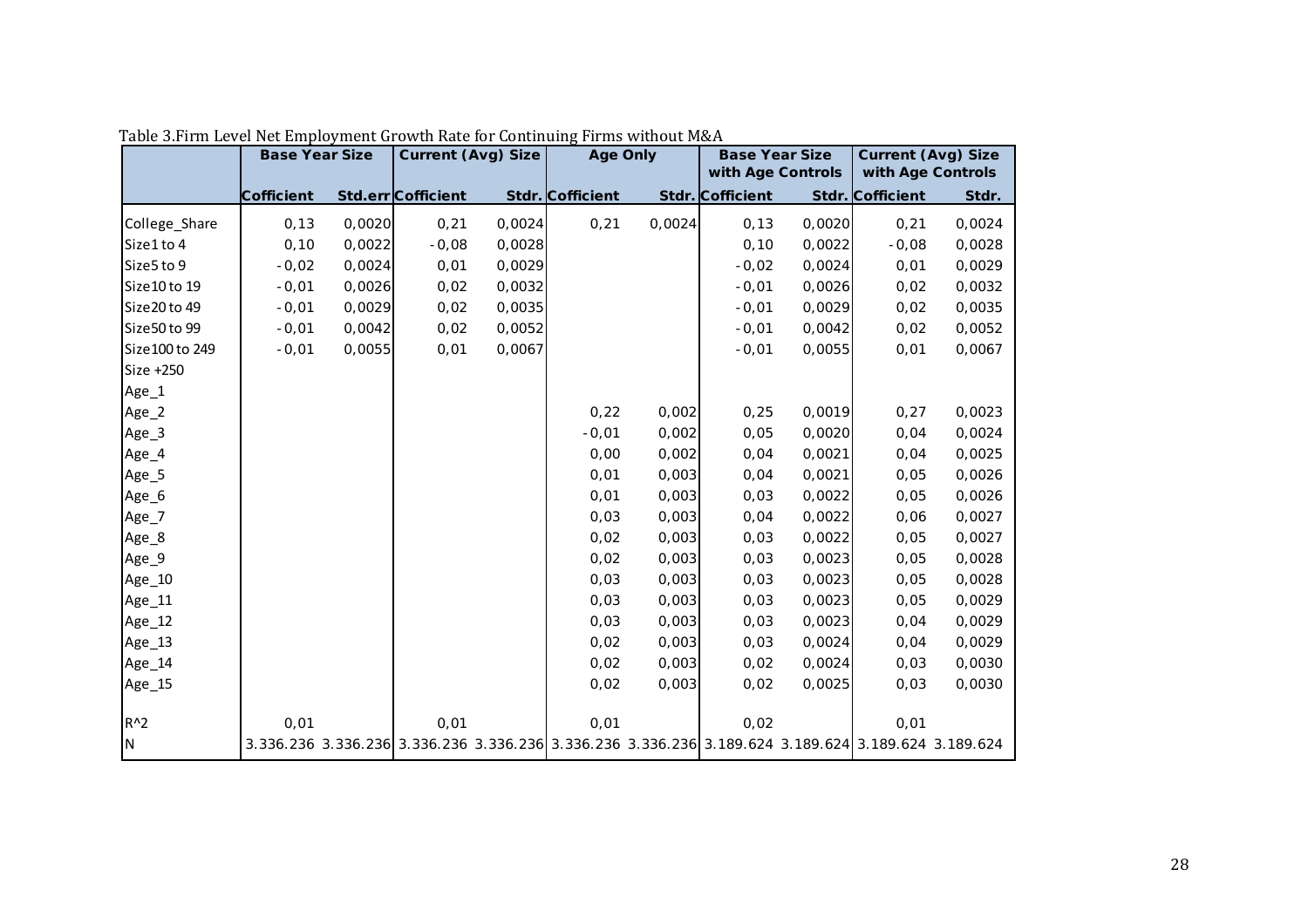|                  | <b>Age Only</b>   |           | <b>Base Year with Age</b> |           | <b>Current Year with</b><br><b>Age Controls</b> |           |  |
|------------------|-------------------|-----------|---------------------------|-----------|-------------------------------------------------|-----------|--|
|                  |                   |           | <b>Controls</b>           |           |                                                 |           |  |
|                  | <b>Cofficient</b> | Stdr.     | <b>Cofficient</b>         | Stdr.     | <b>Cofficient</b>                               | Stdr.     |  |
| College_Share    | 0,02              | 0,0010    | 0,01                      | 0,0005    | 0,01                                            | 0,0010    |  |
| Size1 to 4       |                   |           | 0,05                      | 0,0006    | 0, 12                                           | 0,0006    |  |
| Size5 to 9       |                   |           | 0,02                      | 0,0006    | 0,01                                            | 0,0008    |  |
| Size 10 to 19    |                   |           | 0,01                      | 0,0007    | 0,00                                            | 0,0009    |  |
| Size 20 to 49    |                   |           | 0,00                      | 0,0008    | 0,00                                            | 0,0012    |  |
| Size 50 to 99    |                   |           | 0,00                      | 0,0011    | $-0,01$                                         | 0,0020    |  |
| Size 100 to 249  |                   |           | 0,00                      | 0,0015    | $-0,01$                                         | 0,0027    |  |
| Size +250        |                   |           |                           |           |                                                 |           |  |
| Age <sub>1</sub> | $-0,06$           | 0,0009    | $-0,05$                   | 0,0005    |                                                 |           |  |
| Age_2            | 0, 12             | 0,0009    | 0,04                      | 0,0005    | 0, 10                                           | 0,0009    |  |
| Age_3            | 0,11              | 0,0010    | 0,04                      | 0,0005    | 0, 10                                           | 0,0010    |  |
| Age_4            | 0,08              | 0,0010    | 0,03                      | 0,0005    | 0,07                                            | 0,0010    |  |
| Age_5            | 0,06              | 0,0011    | 0,02                      | 0,0005    | 0,05                                            | 0,0010    |  |
| Age_6            | 0,05              | 0,0011    | 0,01                      | 0,0005    | 0,04                                            | 0,0011    |  |
| Age_7            | 0,03              | 0,0011    | 0,01                      | 0,0006    | 0,03                                            | 0,0011    |  |
| Age_8            | 0,03              | 0,0011    | 0,00                      | 0,0006    | 0,02                                            | 0,0011    |  |
| Age <sub>9</sub> | 0,02              | 0,0011    | 0,00                      | 0,0006    | 0,02                                            | 0,0011    |  |
| Age_10           | 0,02              | 0,0012    | 0,00                      | 0,0006    | 0,02                                            | 0,0011    |  |
| Age_11           | 0,01              | 0,0012    | 0,00                      | 0,0006    | 0,01                                            | 0,0012    |  |
| Age_12           | 0,01              | 0,0012    | 0,00                      | 0,0006    | 0,01                                            | 0,0012    |  |
| Age_13           | 0,01              | 0,0012    | 0,00                      | 0,0006    | 0,01                                            | 0,0012    |  |
| Age_14           | 0,01              | 0,0012    | 0,00                      | 0,0006    | 0,01                                            | 0,0012    |  |
| Age_15           | 0,01              | 0,0012    | 0,00                      | 0,0006    | 0,01                                            | 0,0012    |  |
|                  |                   |           |                           |           |                                                 |           |  |
| $R^2$            | 0,05              |           | 0,06                      |           | 0,07                                            |           |  |
| ${\sf N}$        | 3.847.270         | 3.847.270 | 3.847.270                 | 3.847.270 | 3.847.270                                       | 3.847.270 |  |

Table 4. Job Destruction from Firm Exit by Firm Age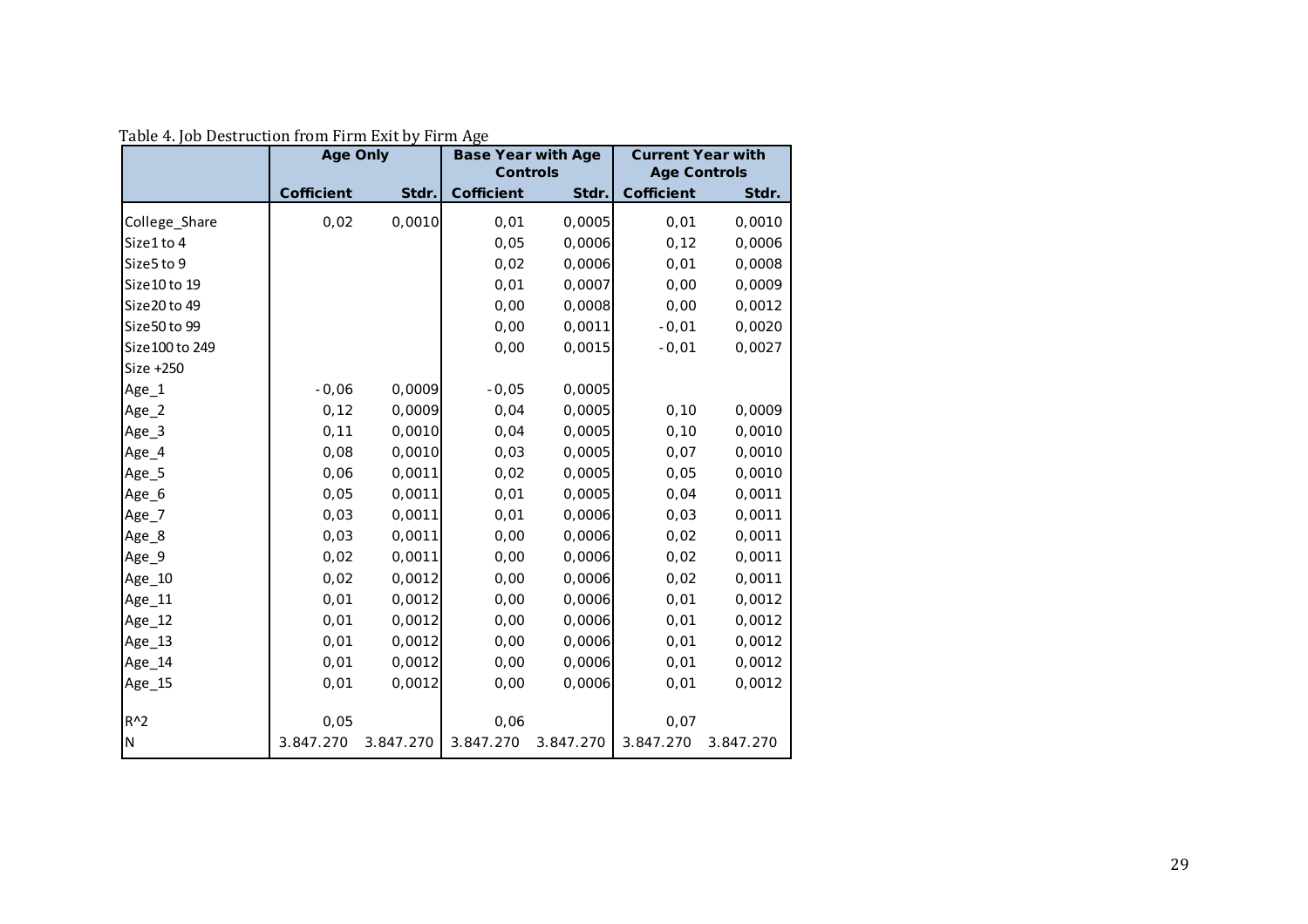|                 | <b>Base Year Size</b> |        | <b>Curent (Avg) Size</b>                                                                            |        | <b>Age Only</b>  |        | <b>Base Year with Age</b> |        | <b>Current Year with</b> |        |
|-----------------|-----------------------|--------|-----------------------------------------------------------------------------------------------------|--------|------------------|--------|---------------------------|--------|--------------------------|--------|
|                 |                       |        |                                                                                                     |        |                  |        | <b>Controls</b>           |        | <b>Age Controls</b>      |        |
|                 | <b>Cofficient</b>     |        | Std.err Cofficient                                                                                  |        | Stdr. Cofficient |        | Stdr. Cofficient          |        | Stdr. Cofficient         | Stdr.  |
| College_Share   | 0, 13                 | 0,0014 | 0,11                                                                                                | 0,0015 | 0, 15            | 0,0013 | 0, 11                     | 0,0014 | 0, 10                    | 0,0013 |
| Size1 to 4      | 0, 29                 | 0,0016 | 0,38                                                                                                | 0,0009 |                  |        |                           | 0,0016 | 0,28                     | 0,0008 |
| Size5 to 9      |                       |        |                                                                                                     |        |                  |        | 0,21                      |        |                          | 0,0010 |
|                 | 0, 12                 | 0,0018 | 0, 13                                                                                               | 0,0011 |                  |        | 0, 10                     | 0,0017 | 0, 16                    |        |
| Size 10 to 19   | 0,09                  | 0,0019 | 0, 10                                                                                               | 0,0014 |                  |        | 0,08                      | 0,0019 | 0,14                     | 0,0013 |
| Size20 to 49    | 0,07                  | 0,0022 | 0,08                                                                                                | 0,0017 |                  |        | 0,07                      | 0,0021 | 0, 13                    | 0,0016 |
| Size50 to 99    | 0,06                  | 0,0032 | 0,07                                                                                                | 0,0030 |                  |        | 0,06                      | 0,0031 | 0, 13                    | 0,0027 |
| Size 100 to 249 | 0,05                  | 0,0042 | 0,06                                                                                                | 0,0040 |                  |        | 0,05                      | 0,0041 | 0, 12                    | 0,0037 |
| Size +250       |                       |        |                                                                                                     |        |                  |        |                           |        |                          |        |
| Age_1           |                       |        |                                                                                                     |        | 1,22             | 0,0012 | 0,49                      | 0,0013 | 1, 13                    | 0,0012 |
| Age_2           |                       |        |                                                                                                     |        | 0,37             | 0,0013 | 0,26                      | 0,0013 | 0,33                     | 0,0012 |
| Age_3           |                       |        |                                                                                                     |        | 0,18             | 0,0013 | 0,11                      | 0,0014 | 0, 15                    | 0,0013 |
| Age_4           |                       |        |                                                                                                     |        | 0, 15            | 0,0014 | 0,08                      | 0,0014 | 0, 12                    | 0,0014 |
| Age_5           |                       |        |                                                                                                     |        | 0, 13            | 0,0014 | 0,07                      | 0,0015 | 0, 10                    | 0,0014 |
| Age_6           |                       |        |                                                                                                     |        | 0, 12            | 0,0014 | 0,06                      | 0,0015 | 0,09                     | 0,0014 |
| Age_7           |                       |        |                                                                                                     |        | 0, 11            | 0,0015 | 0,05                      | 0,0015 | 0,09                     | 0,0015 |
| Age_8           |                       |        |                                                                                                     |        | 0,09             | 0,0015 | 0,04                      | 0,0016 | 0,07                     | 0,0015 |
| Age_9           |                       |        |                                                                                                     |        | 0,09             | 0,0015 | 0,04                      | 0,0016 | 0,07                     | 0,0015 |
| Age_10          |                       |        |                                                                                                     |        | 0,08             | 0,0016 | 0,04                      | 0,0016 | 0,06                     | 0,0015 |
| Age_11          |                       |        |                                                                                                     |        | 0,07             | 0,0016 | 0,03                      | 0,0016 | 0,05                     | 0,0016 |
| Age_12          |                       |        |                                                                                                     |        | 0,07             | 0,0016 | 0,03                      | 0,0017 | 0,05                     | 0,0016 |
| Age_13          |                       |        |                                                                                                     |        | 0,06             | 0,0016 | 0,03                      | 0,0017 | 0,04                     | 0,0016 |
| Age_14          |                       |        |                                                                                                     |        | 0,05             | 0,0016 | 0,02                      | 0,0017 | 0,04                     | 0,0016 |
| Age_15          |                       |        |                                                                                                     |        | 0,05             | 0,0017 | 0,02                      | 0,0017 | 0,03                     | 0,0017 |
|                 |                       |        |                                                                                                     |        |                  |        |                           |        |                          |        |
| $R^2$           | 0, 16                 |        | 0,23                                                                                                |        | 0,35             |        | 0, 19                     |        | 0,38                     |        |
| N               |                       |        | 3.847.279 3.847.279 3.847.279 3.847.279 3.847.279 3.847.279 3.847.279 3.847.279 3.847.279 3.847.279 |        |                  |        |                           |        |                          |        |

Table 5. Job Creation New and Upsizing Firms without M&A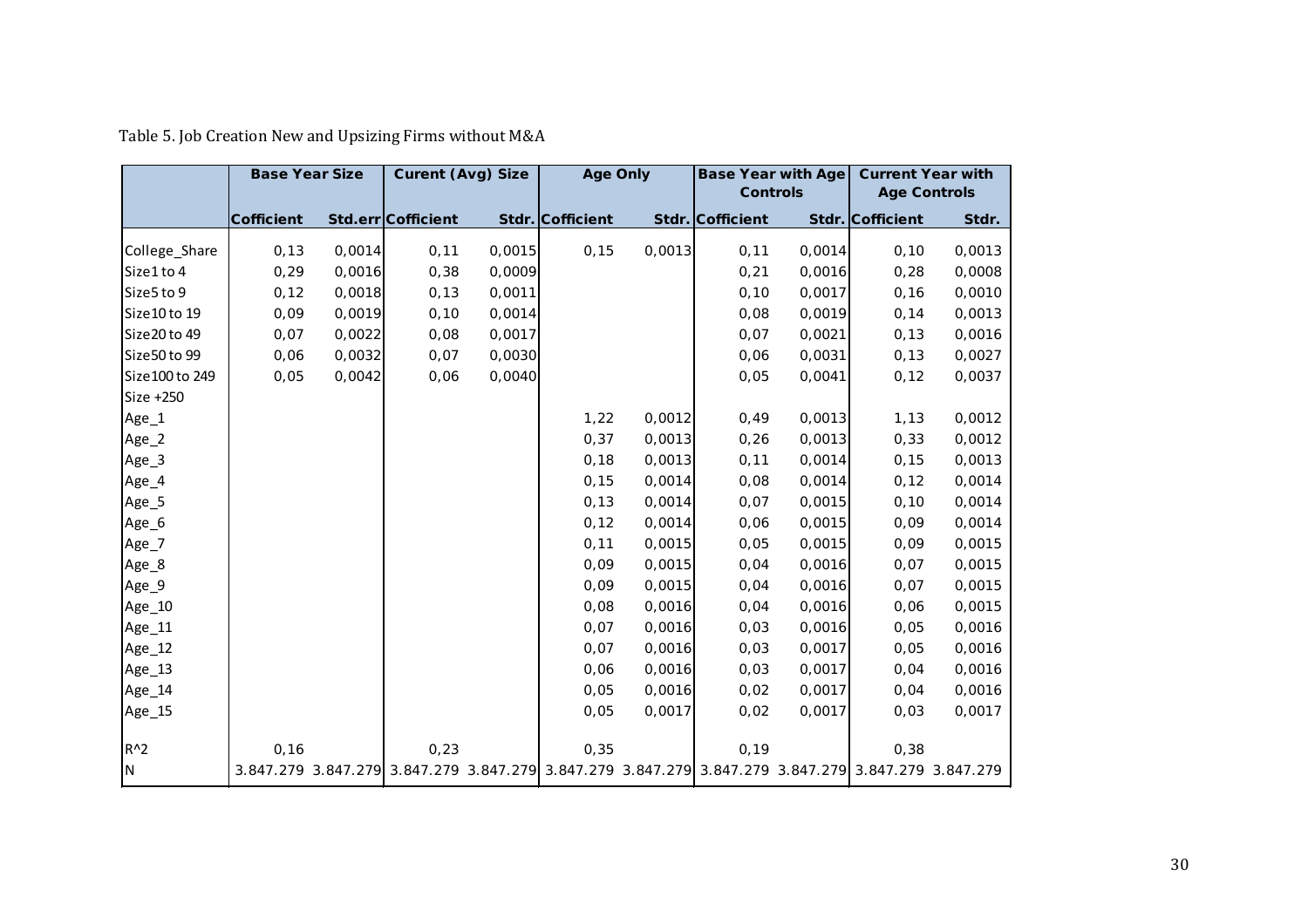|                 | <b>Base Year Size</b> |           | <b>Curent (Avg) Size</b> |           | <b>Age Only</b>   |           | <b>Base Year with Age</b> |           | <b>Current Year with</b> |           |
|-----------------|-----------------------|-----------|--------------------------|-----------|-------------------|-----------|---------------------------|-----------|--------------------------|-----------|
|                 | <b>Cofficient</b>     | Std.err   | Cofficient               | Stdr.     | <b>Cofficient</b> | Stdr.     | <b>Cofficient</b>         | Stdr.     | Cofficient               | Stdr.     |
| College_Share   | $-0,04$               | 0,0007    | $-0,14$                  | 0,0014    | $-0,09$           | 0,0014    | $-0,04$                   | 0,0007    | $-0,15$                  | 0,0014    |
| Size1 to 4      | 0, 14                 | 0,0009    | 0,34                     | 0,0008    |                   |           | 0,14                      | 0,0009    | 0,37                     | 0,0008    |
| Size5 to 9      | 0, 12                 | 0,0009    | 0, 14                    | 0,0011    |                   |           | 0, 12                     | 0,0009    | 0, 15                    | 0,0011    |
| Size 10 to 19   | 0, 10                 | 0,0010    | 0, 10                    | 0,0013    |                   |           | 0,09                      | 0,0010    | 0, 12                    | 0,0013    |
| Size 20 to 49   | 0,08                  | 0,0011    | 0,08                     | 0,0016    |                   |           | 0,08                      | 0,0011    | 0, 10                    | 0,0016    |
| Size50 to 99    | 0,07                  | 0,0017    | 0,07                     | 0,0028    |                   |           | 0,07                      | 0,0017    | 0,09                     | 0,0028    |
| Size 100 to 249 | 0,06                  | 0,0022    | 0,07                     | 0,0039    |                   |           | 0,06                      | 0,0022    | 0,09                     | 0,0038    |
| Size +250       |                       |           |                          |           |                   |           |                           |           |                          |           |
| Age_1           |                       |           |                          |           | $-0,20$           | 0,0013    | $-0,15$                   | 0,0007    | $-0,35$                  | 0,0013    |
| Age_2           |                       |           |                          |           | 0,17              | 0,0013    | 0,05                      | 0,0007    | 0, 10                    | 0,0013    |
| Age_3           |                       |           |                          |           | 0,18              | 0,0014    | 0,06                      | 0,0007    | 0, 12                    | 0,0014    |
| Age_4           |                       |           |                          |           | 0, 14             | 0,0015    | 0,04                      | 0,0008    | 0,09                     | 0,0014    |
| Age_5           |                       |           |                          |           | 0, 11             | 0,0015    | 0,03                      | 0,0008    | 0,06                     | 0,0015    |
| Age_6           |                       |           |                          |           | 0, 10             | 0,0015    | 0,03                      | 0,0008    | 0,05                     | 0,0015    |
| Age_7           |                       |           |                          |           | 0,08              | 0,0016    | 0,02                      | 0,0008    | 0,04                     | 0,0015    |
| Age_8           |                       |           |                          |           | 0,07              | 0,0016    | 0,01                      | 0,0008    | 0,03                     | 0,0016    |
| Age_9           |                       |           |                          |           | 0,06              | 0,0016    | 0,01                      | 0,0009    | 0,02                     | 0,0016    |
| Age_10          |                       |           |                          |           | 0,04              | 0,0017    | 0,01                      | 0,0009    | 0,01                     | 0,0016    |
| Age_11          |                       |           |                          |           | 0,04              | 0,0017    | 0,00                      | 0,0009    | 0,01                     | 0,0016    |
| Age_12          |                       |           |                          |           | 0,04              | 0,0017    | 0,00                      | 0,0009    | 0,01                     | 0,0016    |
| Age_13          |                       |           |                          |           | 0,03              | 0,0017    | 0,00                      | 0,0009    | 0,00                     | 0,0017    |
| Age_14          |                       |           |                          |           | 0,03              | 0,0018    | 0,00                      | 0,0009    | 0,00                     | 0,0017    |
| Age_15          |                       |           |                          |           | 0,03              | 0,0018    | 0,00                      | 0,0009    | 0,00                     | 0,0017    |
|                 |                       |           |                          |           |                   |           |                           |           |                          |           |
| $R^2$           | 0, 19                 |           | 0,20                     |           | 0,17              |           | 0,20                      |           | 0,22                     |           |
| IN.             | 3.847.279             | 3.847.279 | 3.847.279                | 3.847.279 | 3.847.279         | 3.847.279 | 3.847.279                 | 3.847.279 | 3.847.279                | 3.847.279 |

Table 6. Job Destruction Closed and Downsizing Firms without M&A